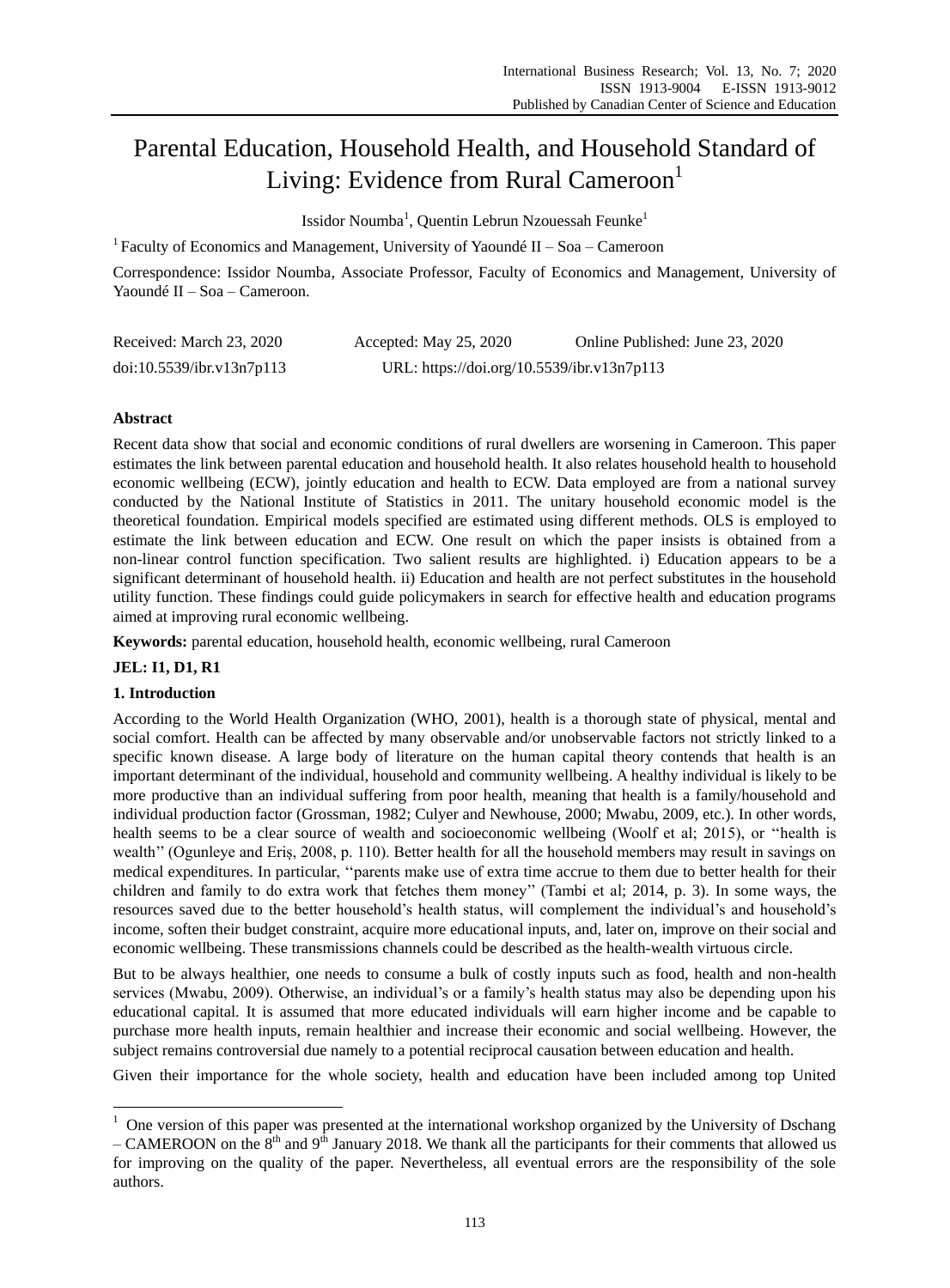Nations Sustainable Development Goals (SDGs) through objectives 3 and 4 for health and education, respectively.

With regard to health, available data show that substantial progress have been made worldwide. For example, according to the WHO (2019), the under-five mortality rate came down from 77 deaths per 1000 living births in 2000 to 39 in 2017, while the number of deaths due to infectious diseases shrunk from 5.3 million people in 2000 to 4.3 million in 2016, etc. Likewise, the proportion of births under the supervision of a trained health personnel increased from 69 percent between 2006 and 2012 to 81 percent between 2013 and 2018 (United Nations, 2019). However, health still remains one major global challenge for policy makers, households, and individuals. Human health continues to be frequently threaten by numerous well-known and new diseases. For instance, 59.1 per thousand of the global population where at risk of malaria in 2017 (WHO, op. cit., p. 96). Today, the new Coronavirus (Covid-19) appears to be another new cause of global concern.

As for the educational outcomes, the situation seems somehow mitigated –as in the case of health outcomes. For instance, it is laudable to note that at a global level, the participation rate in early childhood education increased from 63 percent in 2010 to 69 percent in 2017 (United Nations, 2019). Unfortunately, ""despite considerable progress in educational access and participation (years of steady growth in enrolment rates), non-proficiency rates remain disturbingly high while 262 million children and adolescents (6 to 17 years old) were still out of school in 2017" (United Nations, op. cit. p. 33).

Furthermore, progress have also been made on education and health in sub-Saharan Africa (SSA). But, this region is still lagging back compared with the global averages. In 2017, the world average of the participation rate in early childhood education cited above stood at 69 percent against only 42 percent in SSA. In this SSA region, many public and private schools continue to be lacking some basic elements required for quality education, namely trained teachers and sound facilities (United Nations, op. cit.).

After all, better outcomes in health and education worldwide seem to have been translated into global and African wellbeing. At a global level, extreme poverty has tremendously declined, since the share of the world"s population living in extreme poverty decreased from 36 percent in 1990 to 10 percent in 2015. ""More than one billion people have lifted themselves out of poverty over the past 25 years". In the same vein, the proportion of people living on less than \$1.90 a day in SSA has decreased from 45 percent in 2010 to 38 percent in 2018. But the situation in the region remains preoccupying since more than 56 percent of the world population who lived on less than \$1.90 a day in 2015 were found there. Besides, the number of people who lived on less than \$1.90 a day "has been climbing in recent years and is higher than the number of poor people in the rest of the world combined"" (United Nations, op. cit. p. 32).

The International Monetary Fund (IMF, 2014) predicted an increasing GDP growth rates from 4.7 percent in 2013 to about 5 percent in 2014, and 5.25 percent in 2015. Unfortunately, these GDP growth rates seem not enough to significantly reduce poverty in SSA. In fact, the projections of the IMF seem to have been very optimistic since, according to the World Bank (2017), the GDP growth rate has fallen from 4.6 percent in 2012 to 3.0 percent in 2015 in SSA. Thus, to meet the challenges of better health, higher education outcomes, and lower poverty indices, it urges to speed up the rhythm of the wealth creation in order to significantly reduce the poverty incidence in sub-Saharan Africa.

The main objective of the present study is to investigate the links between education, health and household economic wellbeing in rural Cameroon. This main objective is attained in three steps.

- *(i)* Estimating the link between household education and household health;
- *(ii)* Estimating the link between household health and household economic wellbeing;
- *(iii)* Deducing the joint effects of education and health on household economic wellbeing.

In fact, let's recognize that some progress have been made in the field of both health and education in Cameroon too. From 2015 to 2017, the under-five mortality rate shrunk from 19.7 deaths per 1000 living births to 17.4, while the malaria incidence slightly declined from 316 deaths per one thousand population to 304. The gross enrollment ratio in the primary jumped from 99.6 percent between 2001 and 2007 to 119.16 between 2015 and 2017, and the pupil teacher ratio improved from 53.1 to 42.7 on the same period. The share of public expenditure on education was 16.5 percent in 2018, slightly above the 15 percent standard adopted by the international community at the Abuja conference in 2000 (African Development Bank, ADB, 2019).

The situation in both domains is still preoccupying when we come to rural zones of Cameroon compared with the urban areas. It goes without saying that, even in rural areas, notable progress have been obtained in the domains of health and education. But, the rural areas are worse off compared with urban areas. Concerning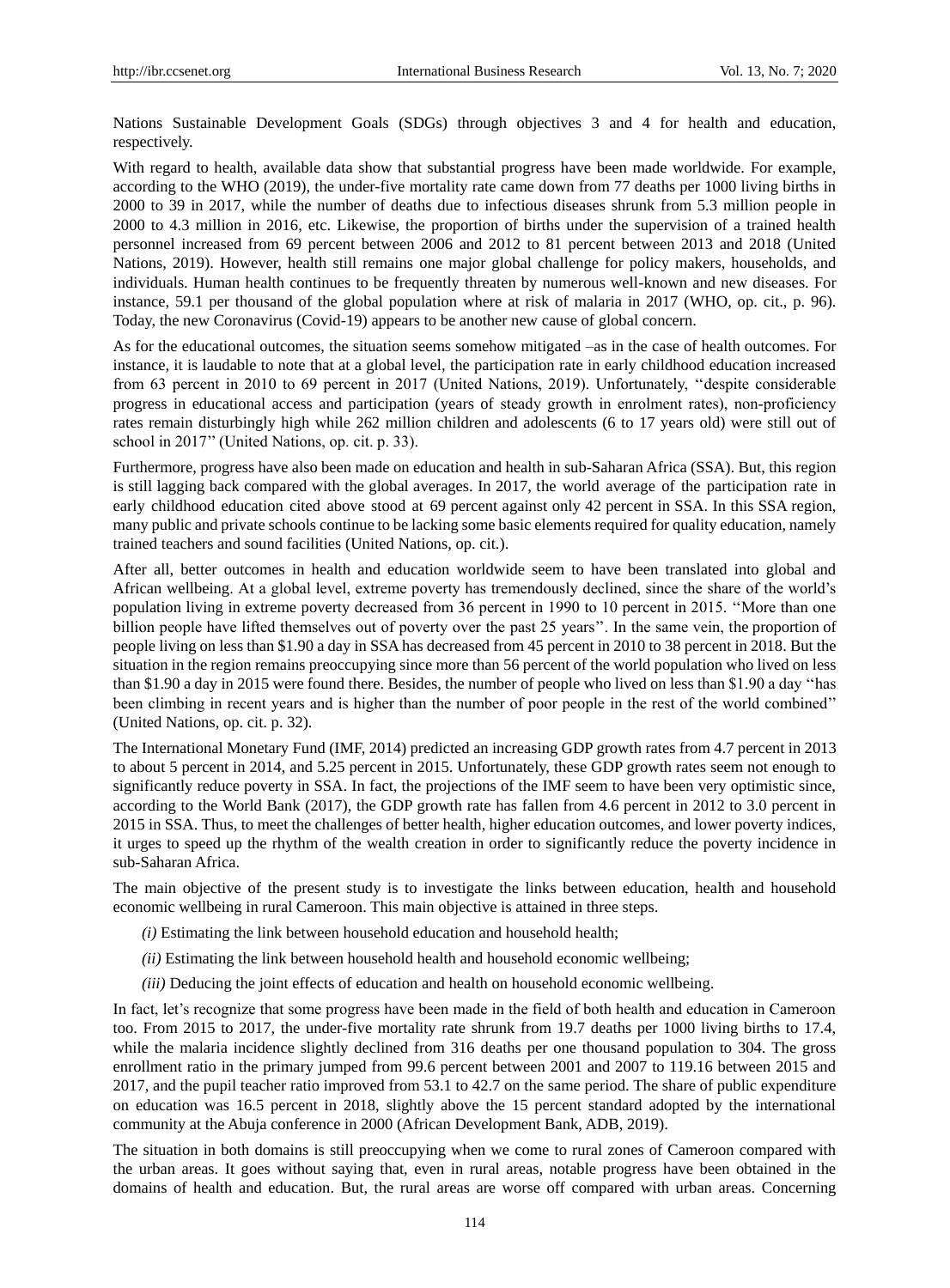health, in particular, the under-five mortality rate is higher in rural areas (78 percent) than in urban areas (49 percent) against 36 percent in Yaoundé (the city capital). Likewise, the immunization rate of babies aged between 12 and 23 months stands at 67.7 percent and 85.4 percent, respectively in rural and urban areas. In rural regions, fertility rate increased from 6.1 in 2004 to 6.4 in 2011. The trend of total net school enrollment ratio is upward but lower in rural zones than in urban zones of Cameroon  $(INS, 2015a)^2$ .

Let us insist on the fact that in spite of subsequent and perceptible efforts to build new health infrastructure and equipment, accessing the health services remains a nightmare for many Cameroonians even in urban areas. It is common knowledge that human and material resources related to health are concentrated in the urban areas of the country, namely Yaoundé and Douala, respectively political and economic capital. Public and private high standing hospitals and clinics, most general practitioners, and specialists are established in the two biggest cities of the country. Over the period 2009–2018, the country"s density of medical doctors was less than one physician per 10,000 population! (WHO, 2019) Consequently, effective access to medical care is very difficult in many other urban and rural regions of the country, irrespective of the individual"s and households" standard of living. From this point of view, rural dwellers in particular have serious difficulties to physically get access to the health centers and health services. They have to walk, very often to trek, on long distances and bad untarred roads to meet a surgeon, an orthopedist, an ophthalmologist, etc. The educational sector is facing the same types of difficulties, particularly, the uneven distribution of physical and human resources on the national territory.

Besides, access to some other basic social services is another challenge faced with by the rural dwellers of Cameroon. For instance, 17.1 percent of the rural household members" drinking water comes from unimproved pit, against 1.3 percent for urban areas (INS, 2015a). In one world like a thousand, living conditions in rural Cameroon appear to be really poor.

If we consider the household"s well-being, we shall notice that, in Cameroon, the national situation seems to be improving over time. In particular, the national poverty incidence is, slowly, declining since  $2001<sup>3</sup>$ . The poverty incidence calculated from the national monetary poverty line slightly decreased from 56.4 percent in 1996, to 40.2 percent in 2001, 39.9 percent in 2007, and 37.5 percent in 2014 (INS, 2015b)<sup>4</sup>. For sure, poverty rates shrunk in urban zones (12.2 percent in 2007, and 8.9 percent in 2014). However, the situation worsened in rural regions were the poverty incidence rather increased from 52.1 percent in 2001, then to 55.0 percent in 2007, and 56.8 percent in 2014 (INS, 2015a). Thus, the trend in rural poverty seems to have been steadily increasing on the period. In other words, some education and health outcomes have been slowly improving in rural Cameroon, but this seems not to be translating into better living conditions. Then, paraphrasing Pritchett (1996), we can also ask: in rural Cameroon, where have "all the education and health gone"? Anyhow, we expect a strong link between education and health on the one hand, education and economic wellbeing on the other hand.

The government of Cameroon aims at reducing by one third the morbidity rate among the very poor and vulnerable population, by two thirds the under-five mortality, and three quarters the maternal mortality, especially in rural areas of the country by 2020 (Ministère de la santé publique (MINSANTE) (2018). In this context, putting forth the significant determinants of the household health status, for instance, could inform the public authorities of Cameroon on significant variables that can be used to effectively evaluate national health policy. Further, it could be very interesting to know if education and health outcomes jointly have significant effects on household economic wellbeing in rural Cameroon. We should not forget that Cameroon, a very poor and highly indebted country, has to meet multiple facets challenges, under a very binding budget constraint.

When we go through the WHO's (2001) definition of health given above, it appears that human health is essentially an individual phenomenon. This or that individual is in good or poor health. This is to say that the health status of an individual could be captured by a dichotomous variable (being in good health or in poor health). If an individual is in poor health, it is possible to check for what he or she is suffering from. The said individual may be suffering from malaria, intestinal worms, heart disease, congenital diseases, fatalities, etc. Then, one can investigate the profile of a particular disease in a community or at the national level using the individual (micro) or national (macro) information, etc. Aggregating the micro health indicators leads to macro indicators such as infant and under-five mortality rates, the morbidity ratio, etc.

-

<sup>&</sup>lt;sup>2</sup> We have not been able to lay hand on updated data.

 $3\,$  It is about the monetary poverty measured from the national poverty line.

<sup>4</sup> The downward trend of poverty in Cameroon is confirmed when international poverty lines are used. The proportion of population living on less than \$1.90 shrunk from 29.3 percent in 2007 to 24 percent in 2014 (World Bank (2017)).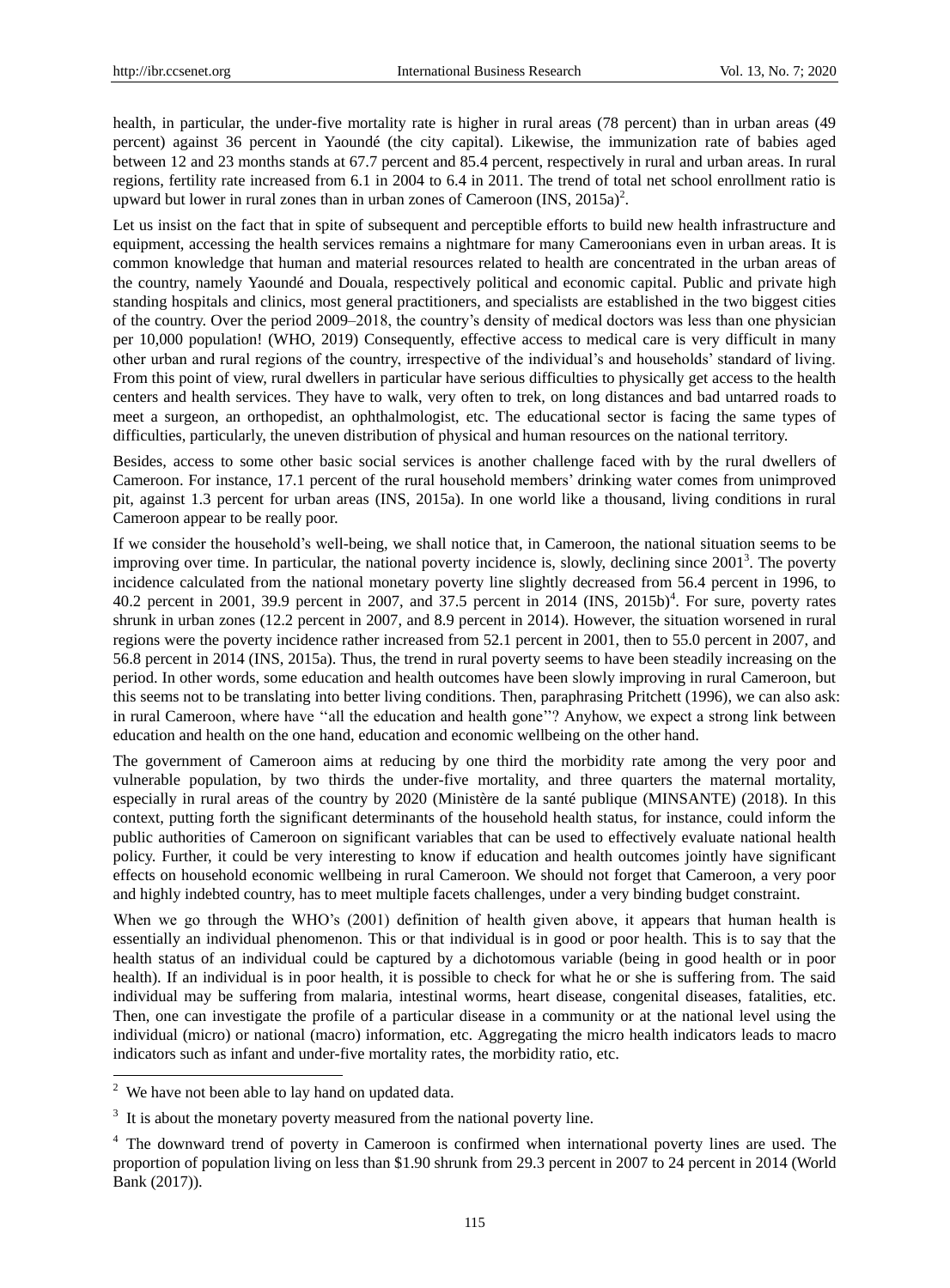We want to say that one important issue to consider is the pertinent indicator that should be chosen as a close proxy for the health status of an individual or a household. In this paper, we use the household"s health status surrogated by the number of individuals who were sick, felt sick or sustained an injury 30 days before the interview. Then, the unit of analysis is the household. The unitary household economics model is the theoretical underpinning of the study. Econometric estimates indicate that education is a significant determinant of household health. Furthermore, both education and health jointly have to be complemented with other variables to significantly improve on economic well-being in rural Cameroon.

The remainder of the paper is as follows. Materials and methods are presented in Section 2. Theoretical foundation of the study is described in Section 3. Section 4 puts forth the results and discussion of empirical results, while section 5 concludes the paper.

## **2. Material and Methods**

# *2.1 Literature*

Studying the link between education and health, health and standard of living, and the joint effects of education and health on the household"s economic wellbeing, requires the selection of pertinent quantitative or qualitative measures of the variables at stake. Strauss and Thomas (1998, pp. 790 - 798) discussed this matter and critically reviewed a series of health indicators with their respective strengths and weaknesses. The two authors mentioned also the choice of the unit of analysis, namely, individuals" health (adults, adolescents, infant or children) or households" health. Quite a number of researchers have addressed the child health captured by diverse indicators. For instance, Rosenzweig and Schultz (1989), Grossman and Joyce (1990), Joyce (1994), Rosenzweig and Zhang (2006), Gan and Gong (2007), Mwabu (2009), used birth weight to study child health, whereas Baye and Fambon (2010) used weight-for-age Z score. Barrow and Malamud (2015) dealt with early childhood captured by height. Anttila-Hughes et al; (2018) pointed out the role of a multinational company marketing of infant formula on infant deaths in low and middle-income countries.

In the literature dedicated to the link between education, health and wellbeing, many indicators have been used to capture education. Curtler and Lleras-Muney (2006), like a lot of authors, captured education outcomes by the number of years of schooling. In Buckles et al; (2013), the proxy of the education outcome chosen is the college completion rates. Heckman et al; (2014) used the cognitive and socio-emotional endowments, enrollment and graduation. In Barrow and Malamud (2018), education is a constructed years of schooling, etc.

Anyhow, irrespective of the indicators utilized and the unit of analysis, many studies have often concluded that education is significantly and positively associated with health. For example, Aly and Grabowski (1990) was concerned with the link between education and child mortality in Egypt, controlling for some socioeconomic and ""environmental"" variables, and came to the same results. Lleras-Muney (2005) utilized mortality as an adult health outcome and demonstrated that education has a positive and significant effect on health in the United States. Likewise, Heckman et al; (2014), noticed that the positive correlation between schooling and health (infant, child or adult) is a well-established finding. Adams (2002), Arkes (2003), Grossman (2005), Curtler and Lleras-Muney (2006, 2010a, 2010b, and 2012), Clark and Royer (2010), Bleakly et al; (2013), Cesur et al; (2014), Huang (2015), and many other authors came to the same conclusion, studying the adult health. Using a variety of data sets from two countries, Curtler and Lleras-Muney (2010b), for example, showed that knowledge and measures of cognitive ability have to do with differences in health behaviors. Using different methods and different settings, Grossman (2008), Conti et al; (2010), Baye and Fambon (2010), and Zheng (2017) came also to the same conclusion.

Manifestly, education seems really to matter to health. The well-known conventional wisdom is that education leads to better jobs and higher income. With a real high income, it is easier to access better health facilities, buy more health services, obtain better preventive care, and reduce risk and frequency of falling sick, increase vitality, longevity, and expect better school success for future generations (see also Robert Wood Johnson Foundation, 2013).

However, Meghir et al; (2013), in their study pertained to Sweden, obtained some results contradicting those found in the studies reviewed so far. Heckman et al; (2016, p. 46), analyzing the National Longitudinal Sample of Youth (NLSY79) data, discovered also that: ""there are no causal effects of college graduation for low-ability persons"". A recent review of the literature on the subject presented by Corman et al; (2017) indicates clearly that the debate on this matter is far from being closed. In fact, Malamud et al; (2018), in their study on Romania, arrived at the same conclusion. These authors indicated that ""the schooling reform led to significant increases in years of schooling and changes in labor market outcomes but did not affect mortality, or self-reported health"".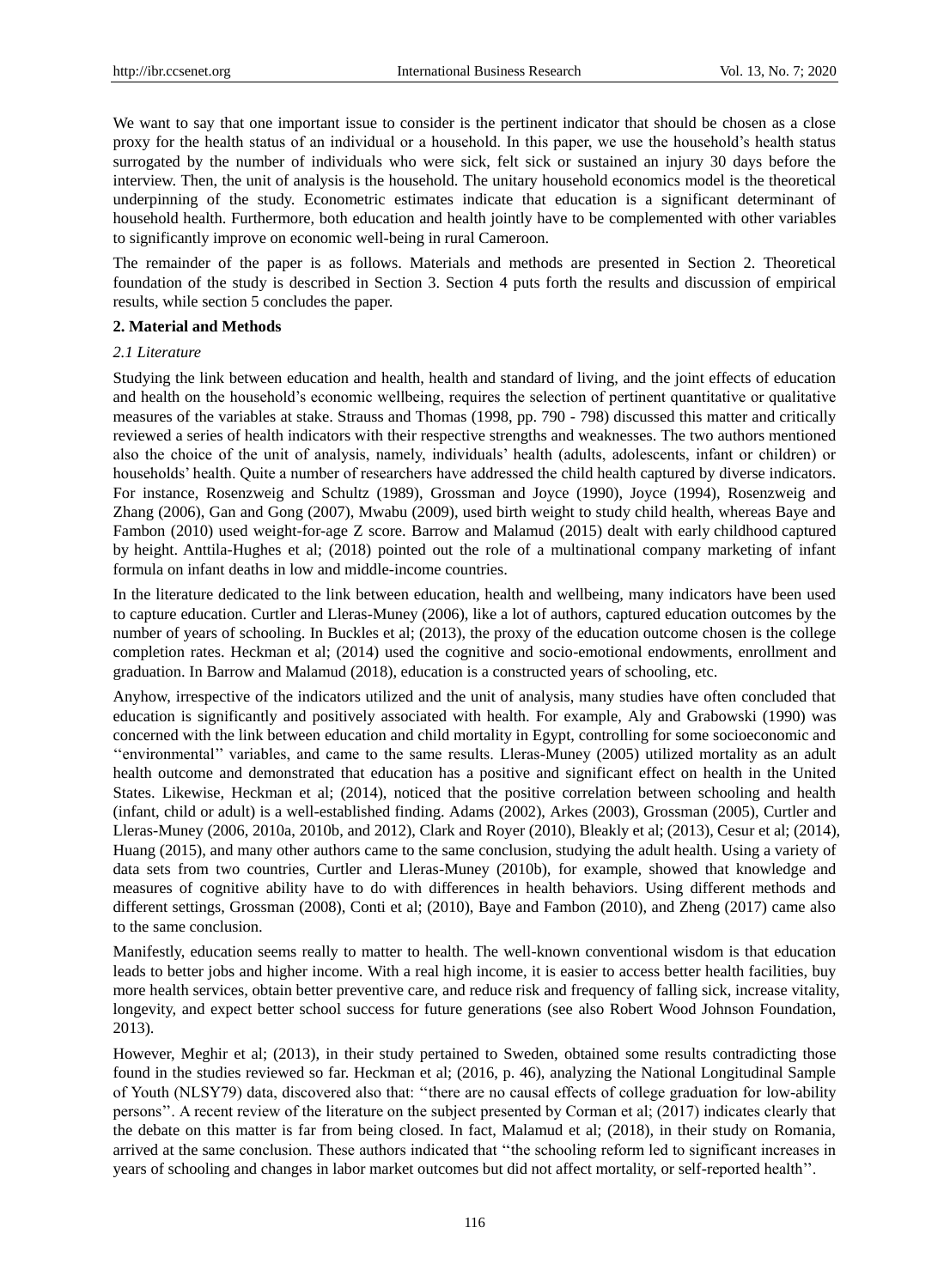-

Surely, assessing the relationship between education and health is a pertinent subject acknowledged in the literature, But, Cesur et al; (2014) observe that ""the overwhelming majority of research to identify the health returns to education has been done using data from developed countries".

Let's keep in mind that a bulk of literature has been also dedicated to the causal effect of health on education, as well as to the link between education and health. However, the debate is still raging. If Behrman (1996, p. 23) drew our attention on the fact that the strong link between health and education does ""not necessary imply causality"", Walker et al; (2005) kept reporting strong causal links between child health and educational achievements in Jamaica. According to the American Public Health Association (APHA, 2018, p. 3), "students who use School-Based Health Centers (SBHC) have better grade point averages and attendance compared to students who do not use such centers. As students" health and emotional wellbeing improves, so does their academic performance". Thus, there seems to be a clear reversal causation between health and education, one problem that we are going to deal with in the specification of the structural model estimated in this study.

Finally, the link between education, health, and economic outcomes is another theme of interest in this study. Ogunleye and Eris (2008, p. 109), utilized OLS and granger causality methods to estimate time series data collected on Nigeria and Turkey. Their results show that ""while health human capital is an important determinant of growth in Turkey, no relationship between human capital and growth could be established for Nigeria". They contended that the difference in growth rates between the two countries stems from the fact that the education system in Turkey is better than that of Nigeria.

This study intends to bring a stone to the construction of the literature devoted to the education and health nexus, the link between education, health and wealth, in utilizing data coming specifically from rural Cameroon. Contrary to the studies reviewed so far, the health indicator chosen is the number of cases of sickness registered in the household, the unit of the analysis. Another minor value of the paper is the estimation of joint effects of education and health on households" economic well-being, that was not done, namely by Ogunleye and Eris (2008). In their study on education, health and well-being, Baye and Fambon (2009) analyzed the joint effects of health and education on household economic wellbeing, but they focused on child health captured by the weight-for-age z-score (WAZ), and kept aside the rural areas of Cameroon. Later on, Baye and Fambon (2010) examined the link between parental education and child health, but they used older data coming from the Cameroon Household Consumption Survey data collected by INS in 2001. Tambi et al; (2014) used the focus group design method to link child health, maternal status on the labor market and household property in Cameroon. Their approach was non-technical since they refer to "what people say on different health domains", without targeting a specific child health outcome, and neglecting the rural Cameroon.

|                 | <b>Number of Clusters</b> |          |       |          | <b>Households Selected</b> |       |              |
|-----------------|---------------------------|----------|-------|----------|----------------------------|-------|--------------|
|                 |                           | Urban    |       |          | <b>Rural</b>               | Urban | <b>Rural</b> |
|                 | Total                     | Selected | Total | Selected | households per<br>Average  |       |              |
| <b>Region</b>   | (2)                       | (3)      | (4)   | (5)      | cluster $(6)$              | (7)   | (8)          |
| Adamaoua        | 321                       | 19       | 482   | 25       | 175                        | 418   | 700          |
| Center          | 412                       | 18       | 1,153 | 30       | 131                        | 396   | 840          |
| Douala          | 1,580                     | 54       | 31    | $\Omega$ | 131                        | 1.188 | $\Omega$     |
| East            | 270                       | 17       | 570   | 26       | 157                        | 374   | 728          |
| Far North       | 678                       | 15       | 2.458 | 44       | 144                        | 330   | 1,232        |
| Littoral        | 450                       | 30       | 268   | 11       | 151                        | 660   | 308          |
| North           | 325                       | 15       | 1.013 | 36       | 186                        | 330   | 1.008        |
| North West      | 513                       | 18       | 1.286 | 32       | 135                        | 396   | 896          |
| South           | 178                       | 15       | 455   | 24       | 143                        | 330   | 672          |
| South West      | 485                       | 18       | 814   | 29       | 169                        | 396   | 812          |
| West            | 876                       | 24       | 1.216 | 28       | 156                        | 528   | 784          |
| Yaound é        | 1.412                     | 52       | 71    | $\Omega$ | 151                        | 1.144 | $\Omega$     |
| <b>NATIONAL</b> | 7,500                     | 295      | 9.817 | 285      | 152                        | 6.490 | 7.980        |

Table 1. Distribution of clusters and households selected into the sample

Source: National Institute of Statistics, EDS-MICS (2012), Appendix A1 and A3, pages 374 and 75)<sup>5</sup>.

 $<sup>5</sup>$  For details on the survey methodology, see INS (2012, September, Appendix A), report free on line.</sup>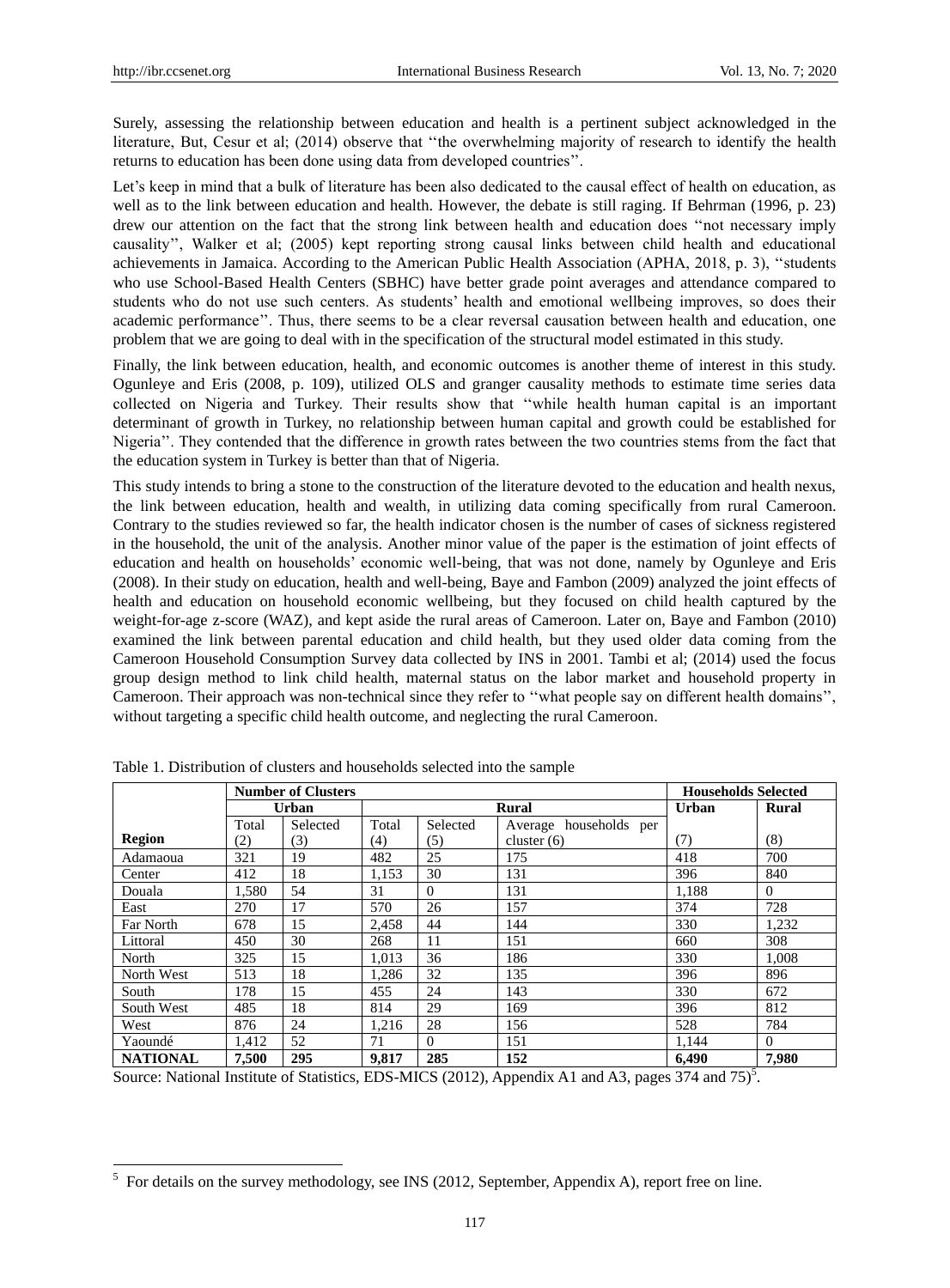# *2.2 Data*

The data utilized in this study come from the National Institute of Statistics (INS) of Cameroon that carried out a national Health and Demographic Survey and published the report in 2012. 580 clusters were selected over the whole national territory, of which 295 in urban areas and 285 in rural areas. 14,470 households were selected, 6,490 in urban areas and 7,980 in rural zones. Table 1 on the previous page presents the regional distribution of clusters and households samples selected. Yaoundé and Douala were singled out, being essentially urban settings.

Table 1 shows that 7,980 households, the basic sample, were selected in rural areas. 3,307 male households" heads were successfully interviewed, against 3,189 female, meaning that 484 households' heads are missing in the sample. The average households per cluster is 184 for the urban and 152 for the rural zones, while the general average stands at 166 households.

It was a stratified sampling that permitted to collect data on different aspects of the household: health, household size<sup>6</sup>, housing characteristics, hygiene, sanitation, individual information on education, age, sex, etc. Household"s economic wellbeing was calculated in combining housing characteristics and household asset endowments. It is an index constructed from many items chosen through the principal component analysis method<sup>7</sup>. Household health, household education and household economic wellbeing are the exogenous variables. Table 2 describes the variables shortlisted for the regressions.

|                                                                               | <b>Number</b><br>of | Mean     | <b>Standard</b> |  |  |
|-------------------------------------------------------------------------------|---------------------|----------|-----------------|--|--|
| <b>Variables</b>                                                              | observations        |          | deviation       |  |  |
| Panel A: Outcome variables                                                    |                     |          |                 |  |  |
| Health (defined above)                                                        | 1,518               | 1.3208   | 0.6777          |  |  |
| Household head's education $(1 =$ has attended any school level and $(0, no)$ | 7.503               | 0.5051   | 0.5000          |  |  |
| Household size (defined above)                                                | 7,503               | 5.376    | 3.668           |  |  |
| Household head's sex $(1=$ male and 0, no)                                    | 7,503               | 0.7616   | 0.4260          |  |  |
| Household head's age (number of years)                                        | 7,501               | 48.6464  | 16.5919         |  |  |
| Household head's age squared                                                  | 7,501               | 2641.733 | 1727.745        |  |  |
| Marital status (Marital_stat1 $(=$ bachelor and 0, no)                        | 7,503               | 0.0641   | 0.2449          |  |  |
| Marital status (Marital_stat2 $(1=$ married and 0, no)                        | 7,503               | 0.7095   | 0.4539          |  |  |
| Marital status (Marital_stat3 $(1 = \text{divorce and } 0, \text{no})$        | 7,503               | 0.0579   | 0.2337          |  |  |
| Marital_stat4 ( $1 =$ widow and 0, no)                                        | 7,503               | 0.1598   | 0.3664          |  |  |
| Panel B: Instruments for literacy and sample selection                        |                     |          |                 |  |  |
| Owns the land cultivated $(1 = yes \text{ and } 0, \text{ no})$               | 7,501               | 0.8924   | 0.3098          |  |  |
| Agricultural land owned by the household (acre)                               | 6.686               | 88.9324  | 219.6128        |  |  |
| Distance to the source of drinking water (kilometer)                          | 7,476               | 1.9942   | 6.95269         |  |  |
| Time to the drinking water source (minutes)                                   | 7,448               | 92.0443  | 26.2339         |  |  |
| Type of toilet facility $(1 = \text{improved}$ and 0, no)                     | 7,495               | 0.16035  | 0.4689          |  |  |
| Sharing toilets with other households $(1 = yes \text{ and } 0, \text{ no})$  | 6.703               | 0.2794   | 0.4487          |  |  |
| Panel C: Controls for un-observed variables                                   |                     |          |                 |  |  |
| Predicted education residual                                                  | 6,644               | 0.0266   | 0.6939          |  |  |
| Interaction between education and its residual                                | 6,644               | 0.0010   | 0.0951          |  |  |
| Inverse of the Mills ratio                                                    | 6,644               | 0.8345   | 0.4197          |  |  |
| Panel D: Variables for the economic well-being generation function            |                     |          |                 |  |  |
| Primary education (education1; $yes = 1$ and 0, no)                           | 7,503               | 0.3317   | 1.3530          |  |  |
| Secondary education (education2; yes $=1$ and 0, no)                          | 7.503               | 0.1547   | 0.6984          |  |  |
| Secondary high education (education3; yes = 1 and 0, no)                      | 7,503               | 0.1243   | 0.8449          |  |  |
| University education (education4, yes $= 1$ and 0, no)                        | 7,503               | 0.0392   | 0.4882          |  |  |
| Economic wellbeing index (EWB_Index)                                          | 6,925               | 11.7625  | 0.4775          |  |  |

# Table 2. Descriptive statistics

-

Source: Constructed by the authors with data extracted from EDS (INS, 2012) data set.

Let us say a few words on some statistics presented on 3 out of 4 panels of Table 2.

 $6\,$  The number of persons regularly living under the same roof, and the authority of the household head.

 $\frac{7}{1}$  Details on the methodology used to construct the household economic wellbeing variable is described in the report on Health and Demographic Survey, produced by INS (2012, p. 23-25).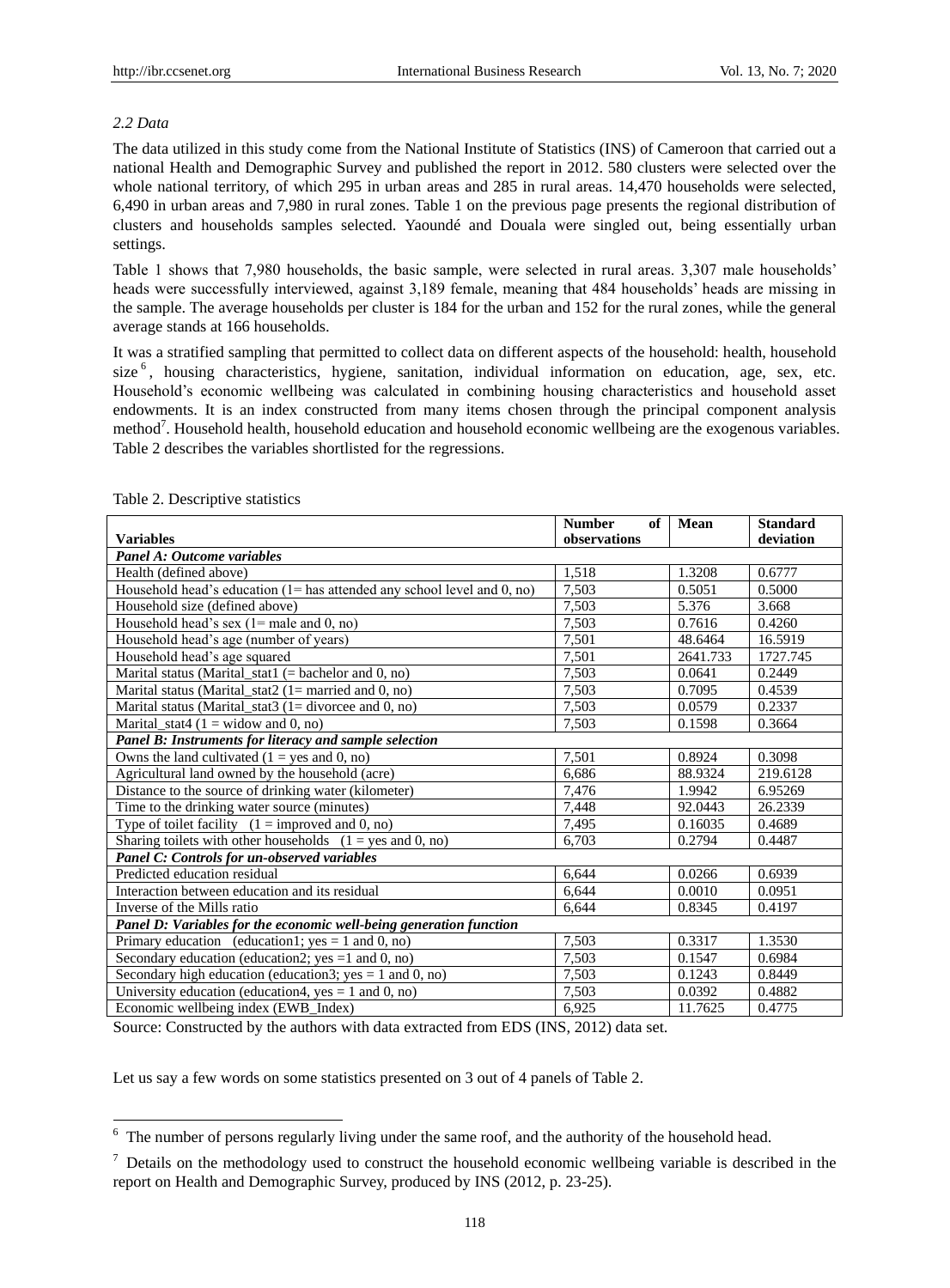**Panel A:** It can be seen from the Table that more than one household member (1.3208) felt sick, were sick, or sustained an injury 30 days before the interview<sup>8</sup>. Around 50 percent of the household heads are illiterate, since they did not attain any school level. Furthermore, the average household size is more than 5 individuals. The household heads are relatively young, since around 71 percent are less than 50 years old. More than 70 percent of the household heads are married, and nearly 16 percent widows. Above 76 percent of the household heads are males.

**Panel B:** It comes out of this panel that around 89 percent of the households owned the land that they cultivate and the land area is less that one hectare. The distance to the closest drinking water source is far (almost 2 Km) and it takes around one hour and a half to get there. Only 16 percent of the households use improved toilet facilities, whereas 28 percent share theirs.

**Panel D:** From this panel, we can see that the education level of rural households' heads of Cameroon remained relatively low, which confirms the figure on school attendance (Panel A). In fact, 33 percent of the household"s heads completed primary school education, 16 percent secondary school (college), 12 percent secondary high school, and only 4 percent University.

## **3. Theory**

-

# *3.1 Theoretical Underpinning*

We use the unitary household model of the "new household economics" where decisions relating to the health and education issues are made by the household heads<sup>9</sup>. It is assumed that health belongs to the set of arguments that enter the household utility function maximized by the household head. Let"s not forget that we are dealing with the rural Cameroon that remains characterized by a great dose of conservatism in behaviors. Thus, the theoretical model driving the study relies on ""an obedience-based "authoritarian" parenting style"" (Doepke et al. 2019, p. 2). Then, in line with Heller (1982), we specify the utility function *U* for any household *i* symbolized by  $U_i$  with  $X_i$  and  $H_i$  being the arguments in Equation 1 that follows.

$$
U_i = U(X_i, H_i) \dots \dots \dots \dots \dots \dots \dots \dots \dots \dots \dots \dots \dots \dots \dots \dots \dots (1)
$$

 $X_i$  is the vector of goods not related to health.  $H_i$  is the vector of goods closely related to health that yield utility to the household head and affect the household health status (practice of sport, alcohol consumption, attitude toward smoking, use of mosquito nets, prevention behavior, etc.). To be always healthier, the household has to maximize the health production function given by Equation (2).

$$
H_i = H(Y_i, Z_i, \varepsilon_i) \dots \dots \dots \dots \dots \dots \dots \dots \dots \dots \dots \dots \dots \dots \dots \dots (2)
$$

*Y* is made up of individual and household characteristics (age, sex, wealth, nutrition, asset endowment, education, etc.). *Z* comprises the household environment (sanitation system, access to potable water, washing hands practice, etc.), and ε, a vector of unobserved variables such as full of joie de vivre, happiness, household head innate endowments, etc. Combining Equations (1) and (2) leads to a ""new"" household utility function specified in Equation (3).

 = ( , , , ) … … … … … … … … … … … … … . … … … (3)

Equation (3) shows that the household utility function depends upon non-health goods *(X)*, the individual and household characteristics *(Z)*. We assume that the non-health goods *X* contribute to improve household utility but has no direct effect on the household health. Those goods maybe the father"s hobby or the mother"s hair-style, for example. The household head maximizes the household utility function (3) subject to the household budget constraint *(R)* specified in Equation (4).

$$
R = XP_x + YP_y + ZP_z \dots \dots \dots \dots \dots \dots \dots \dots \dots \dots \dots \dots \dots \dots (4)
$$

Using the maximization process that combines Equations (3) and (4), yields the health demand functions for X, Y, and Z that we specify as follows.

 = (, , , ) … … … … . … . . … … … … … … … … … … (5)

$$
Y = d_{y}(P_{x}, P_{y}, P_{z}, \varepsilon) \dots \dots \dots \dots \dots \dots \dots \dots \dots \dots \dots \dots \dots \dots \dots (6)
$$

<sup>&</sup>lt;sup>8</sup> In a previous survey, the Ministry of Water and Energy (MINEE) (2013) found also that, in rural Cameroon, in 65 percent of rural households, 0 to 12 cases of sickness were registered two weeks before the interview.

<sup>9</sup> This theoretical underpinning has been applied in many studies dealing with child health. Example, Handa (1999) and Mwabu (2009).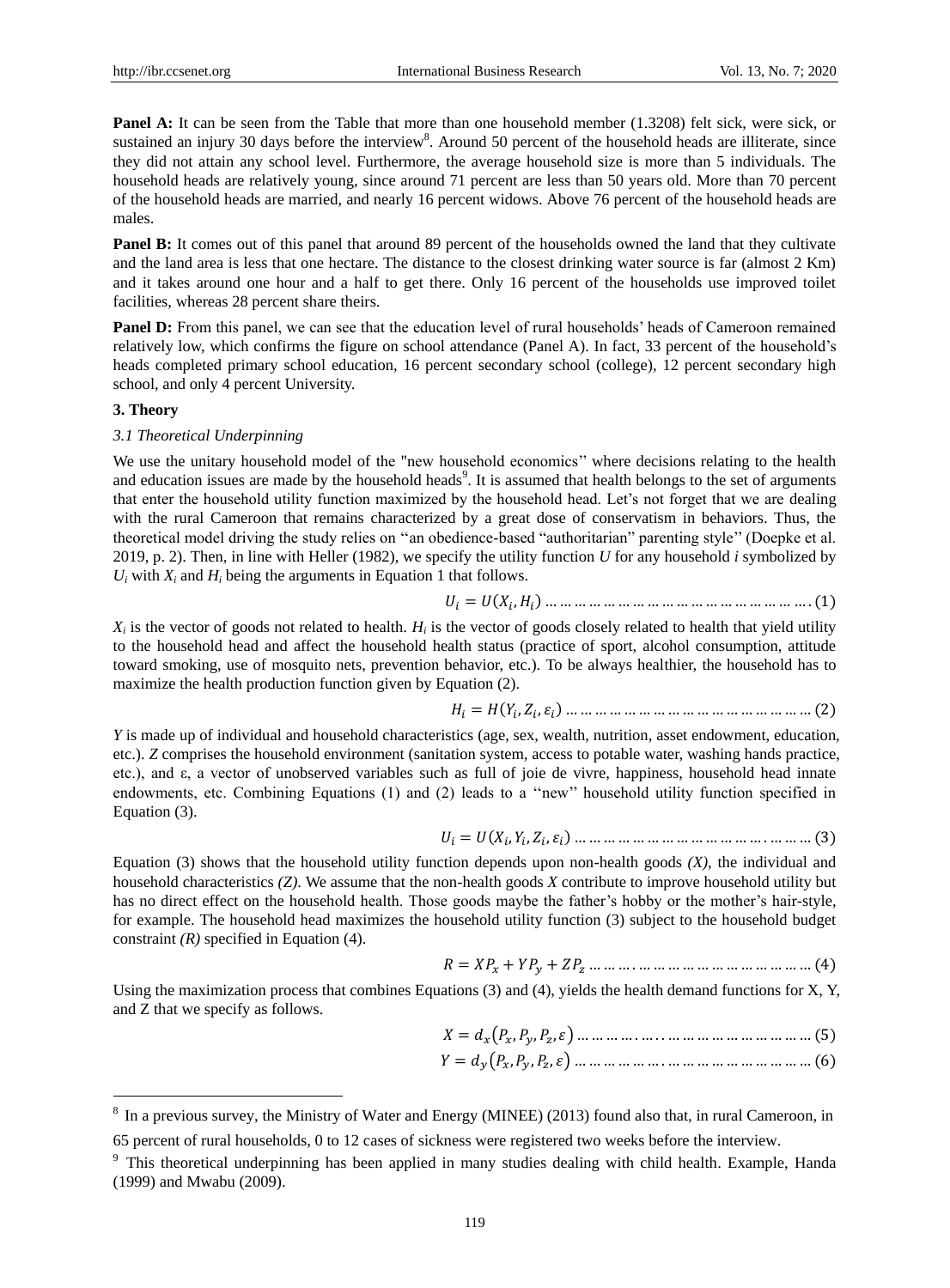$$
Z = d_z(P_x, P_y, P_z, \varepsilon) \dots \dots \dots \dots \dots \dots \dots \dots \dots \dots \dots \dots \dots \dots \dots \dots (7)
$$

The effects of changes in prices of the three goods on the household health status can be derived from Equations (5) through (7). In fact, the differential of Equation (2) above shows that a change in the household health status can be expressed as follows.

$$
dH = \frac{dH}{dY} \times dY + \frac{dH}{dZ} \times dZ + \frac{dH}{d\varepsilon} \times d\varepsilon \dots \dots \dots \dots \dots \dots \dots \dots \dots \dots \dots \dots \dots \dots \dots \dots \tag{8}
$$

Where dH/dY, dH/dZ, and dH/d*ε* are marginal products of health inputs Y, Z and *ε*respectively.

The change in the household health status can be related to changes in respective prices of health inputs when specified as follows.

$$
\frac{dH}{dP_x} = \frac{dH}{dX} \times \frac{dY}{dP_x} + \frac{dH}{dZ} \times \frac{dZ}{dP_x} + \frac{dH}{d\varepsilon} \times \frac{d\varepsilon}{dP_x} \dots \dots \dots \dots \dots \dots \dots \dots \dots \dots \dots \dots \dots \tag{9}
$$

$$
\frac{dH}{dP_y} = \frac{dH}{dy} \times \frac{dY}{dP_y} + \frac{dH}{dZ} \times \frac{dZ}{dP_y} + \frac{dH}{d\varepsilon} \times \frac{d\varepsilon}{dP_y} \dots \dots \dots \dots \dots \dots \dots \dots \dots \dots \dots \dots \tag{10}
$$

 = <sup>×</sup> + <sup>×</sup> + <sup>×</sup> … … … … … … … … … … … … (11)

We assume that  $d\varepsilon/dP_i = 0$ , for all *X*, *Y*, and *Z*, implying that in Equations (9), (10), and (11),  $dH/d\varepsilon x$  (.) = 0,  $\varepsilon$ being a random variable unrelated neither to  $P_x$ , nor to  $P_y$  and  $P_z$ .

It comes out of expressions *(9)*, *(10)*, and *(11)* that prices of commodities *X*, *Y*, and *Z* are correlated with the household health *H*. The signs and magnitudes of these correlations depend on the sizes of changes in demand for health inputs provoked by the price changes and the size of the marginal products of *X*, *Y*, and *Z*.

#### *3.2 Empirical Models*

#### 3.2.1 Linking Household Education to Household Health

Let us recall that health (*H*), is the number of households' members who felt sick, were sick or sustained an injury 30 days before the interview. Thus, *H* is a counting variable. What we call household education is the household head"s education (*HHE*). The causal mechanism going on is represented by the determination of the relationship between household health (*H*) and household head"s education, taking into account other covariates.

Like in Wooldridge (2002), Ajakaiye and Mwabu (2007), the empirical specifications of the link between household health and household education is specified by these simultaneous equations.

- = (, , <sup>1</sup> ) … … … … … … … … … … … … … … … … . . (12)
- = (<sup>1</sup> , <sup>2</sup> ). . … … … … … … … … … … … … … … … (13)
- = (<sup>2</sup> , <sup>3</sup> ) … … … … … … … … … … … … … . . … . … . . (14)

Equation (12) depicts the link between household health *(H)* and household head education *(HHE)*, *x* being a vector of control variables.

Equation (13) captures the link between HHE and  $x_1$  a set of control variables. *IFS* is the function for selection of the  $x_2$  into the sample.  $IFS = 1(x_2 \beta_{ifs} + \varepsilon_3) > 0 \Leftrightarrow H$  is unobserved if  $IFS \le 0$ , and  $H = 1$  if  $IFS > 0$ , meaning that *H* is observed*.* 

Let  $\beta_H$ , be the derivative of *H* proportionate to *x*; *γ*, the derivative of *H* proportionate to *HHE*;

 $\beta$ <sub>HHE</sub>, the derivative of *HHE* proportionate to *x*<sub>*i*</sub>, and  $\beta$ <sub>*ifs</sub> the* derivative of IFS proportionate to *x*<sub>2</sub>.</sub>

In the system of Equations (12) - (14), *H* and *HHE* are defined above; *x* is a vector of exogenous variables comprising *x1*, the explanatory variables that belong to the household health production function and a vector of instrumental variables  $x_2$ , those supposed to affect household head's education but have no direct effect on the household health; *β* and γ are parameters to be estimated;  $\epsilon_1$ ,  $\epsilon_2$ , and  $\epsilon_3$  are the error terms.

Two competing hypothesis could be formulated. H<sub>0</sub>:  $\gamma=0$ , meaning that household head's education should not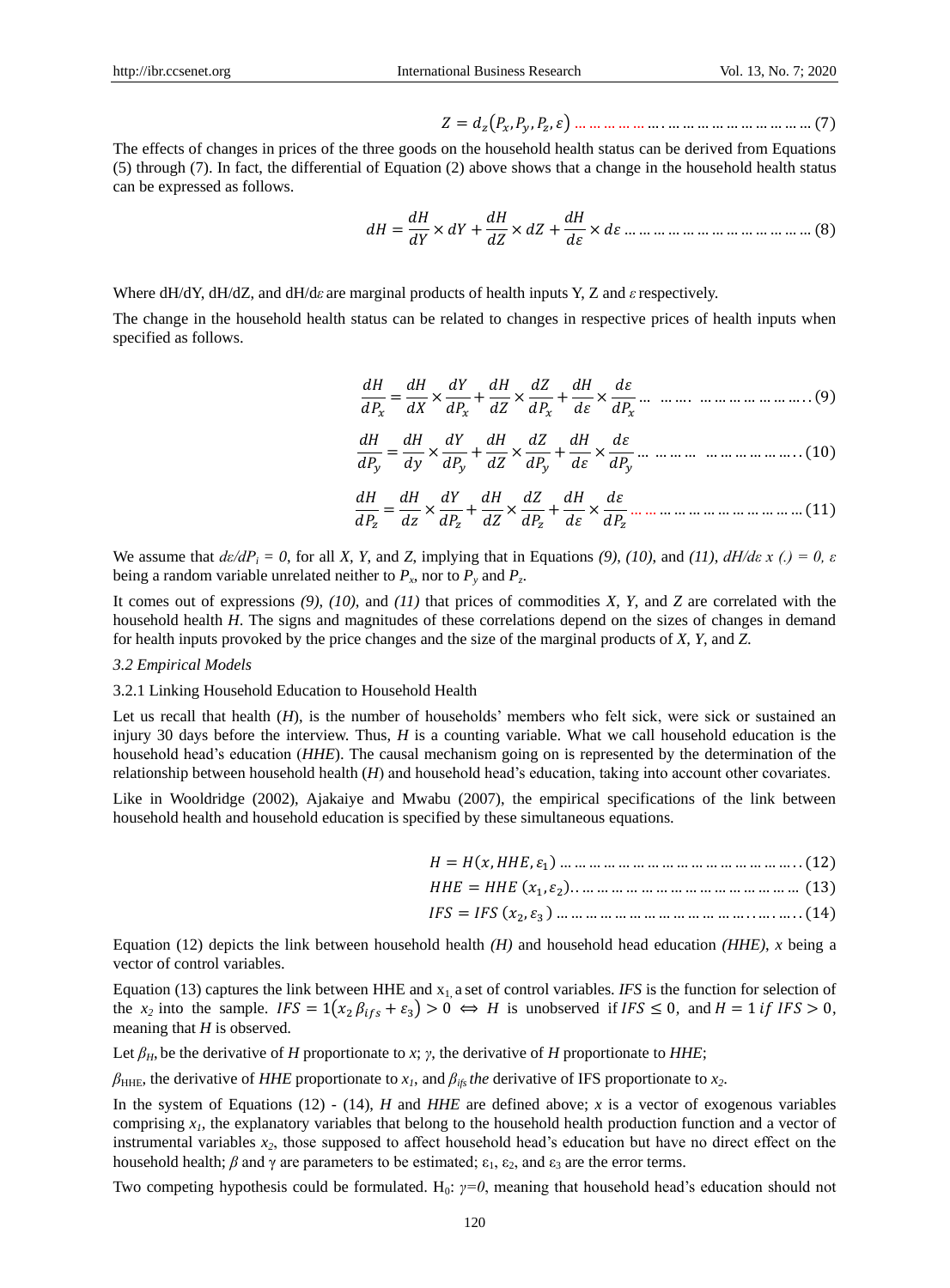have a direct effect on household health. The alternative hypothesis is H<sub>1</sub>: *γ*>0, meaning that household head's education complement with other inputs to affect household health (spouse"s education, health inputs consumed, better health and hygiene practices, etc.). This is the complementary hypothesis. But, *γ* may also be negative showing, for example, that other variables, such as easier access to quality health infrastructure, public campaigns and actions for awareness on hygiene practices, etc., are likely to act at the place of the household head"s education to impact the household health. This is the substitution hypothesis.

Equation (12) is the implicit structural health production function. We must not forget that there may be a reverse causation in this function because education could be significantly linked to some relevant household health inputs. If that was the case, OLS would not yield consistent estimates of Equation (12). Then, we use the maximum likelihood method to estimate Equation (12), the outcome equation that allows the correction of structural parameters for biases coming from endogeneity raised here. Appeal will be made to instrument variables that do not belong to the outcome Equation but correlate with the household head"s education, the main endogenous variable at stake, not forgetting other control variables. Thus, Equation (13) has been explicitly specified as the linear projection of the potential endogenous variable (*HHE*) on the whole exogenous variables *x*,  $(x = x1 + x2)$ .

Equation (14) is the Probit model of sample selection. Because all the households interviewed did not provide for all the necessary information during the interview, namely on the household health status, they are not integrated in Equation (12). Equation (14) allows for correction for sample selection bias in the estimated parameters (see, for example, Heckman (1976, 1979), Mwabu (2009)). The correction factor derived from Equation (14) is the inverse of Mills ratio (MILLSH) (Heckman, 1979).

Up to now, we have raised the problem of potential endogeneity, as well as the non-linear interactions of unobservable variables with the household health inputs, the sample selection bias, and complementary or substitution behaviors. That is why, on the steps of Garen (1984), Wooldridge (1997), Card (2001), Mwabu (2009), and Baye and Fambon (2009), Equation (12) can be rewritten to include a control function that, linearized, becomes.

= <sup>0</sup> + 1 + + <sup>1</sup> ̃<sup>2</sup> + (̃<sup>2</sup> × ) + + <sup>1</sup> … … … … . . … … … … (15)

In Equation (15),  $\tilde{\varepsilon}_2$  is the fitted residuals of *HHE* derived from Equation (13); ( $\tilde{\varepsilon}_2$  *x HHE*) is the interaction of the fitted education residual with actual (observed) household head"s education; *MILLSH* is the Mills inverse ratio, obtained from the sample selection (Equation (14)); *ε<sup>1</sup>* is a composite error term comprising *ε<sup>1</sup>* and *ε<sup>2</sup>* of Equations (12) and (13). We assume that  $η<sub>1</sub> ~ N(0, σ)$ ;  $a<sub>0</sub>, a<sub>1</sub>, β, γ, μ$ , and  $ζ$  are parameters to be estimated.

It is worth noting that Equation (15) does not contain the vector of instruments for education  $(x_1)$ . The terms  $(\tilde{\varepsilon}_2)$ ,  $(\widetilde{\varepsilon}_2 \times HHE)$ ), and (MILLSH) in Equation (15) are the control function variables used to control for the effects of unobserved factors and non-randomness capable to affect the structural parameters estimated. The fitted residual  $\tilde{\varepsilon}_2$  of education indicated above serves as the control for unobservable variables that correlate with the household education (*HHE*).

In order to correctly interpret the estimated parameters of the models specified (Equations  $(12) - (14)$ ), the effects of the endogenous inputs and the sample selection rule on household health are to be identified. The instrumental variables technique is utilized for this purpose. In fact, we know that instrumental variables (IV) methods are employed in linear regression models that takes the form  $Y = X\beta + \mu$ , and where violations of the zero conditional mean assumption ( $E[\mu|X] = 0$ ) is encountered. To rely on these methods, we have to make sure that appropriate instruments are available to identify the model. Exclusion restrictions are generally used for this purpose. But *Z*, the instruments chosen have to: *(i)* Satisfy orthogonality condition, i.e.( $E[u|Z] = 0$ ); *(ii)* be strongly correlated with *X*; and, *(iii)* be properly excluded from the model, so that their effect on the response variable is only indirect. One understands why it is not an easy task to lay hand on appropriate instruments that satisfy all the three conditions. The Hansen's (1982) method came to our rescue to solve the problem in view of appraising the robustness of the results reached at.

3.2.2 Linking Household Health to Household Economic Wellbeing

It goes without saying that household health is very important to the household economic and social comfort. The household, as a unit, feels uncomfortable even when one of its members is uncomfortable. In fact, household health matters much both to the present and future household human capital. Healthier households may not be wealthier households, but in healthier households, members are better prepared to snatch any opportunity to be in bloom (reading, regular practice of sport, peace of mind or travel, for instance). Besides, as Baye and Fambon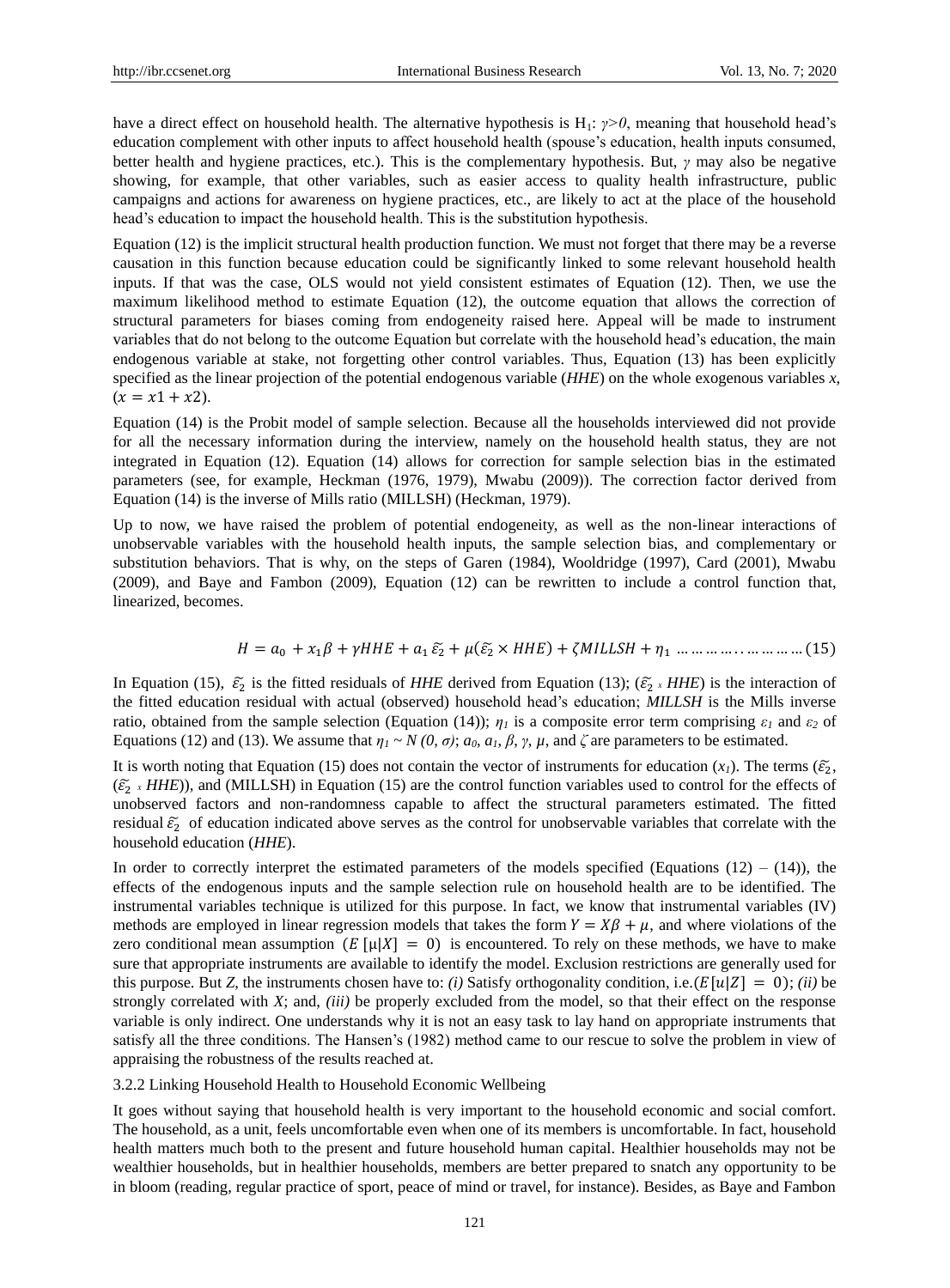(2009, p. 12) put it, ""good health engenders potential household savings on medical expenditures and releases extra-time to adult household members to take more advantage of labor market opportunities". Like that, household health can be considered as an important argument of the household utility function. In the rural regions of Cameroon where people rely much on their physical power, healthy family members have more energy to farming larger land superficies, harvest more, sell more, earn more, and be in position to purchase a radio set, a new TV set, a drawing room suit, etc., all the stuff that can contribute to improve on their economic and social wellbeing. Therefore, we expect the household health to be correlated with omitted inputs that enhance household wellbeing. Let us specify the causal relationship between the household economic wellbeing and household health like this (Equation (16)).

$$
ECW = \psi y + \omega \dot{H} + \mu 2 \dots \dots \dots \dots \dots \dots \dots \dots \dots \dots \dots \dots \dots \dots \dots (16)
$$

In Equation (16), *ECW is* already defined; *H* is the number of the household members who were sick, felt sick or sustained an injury 30 days before the interview, predicted from the estimates of Equation (15); *y* is a vector of exogenous variables that may impact the household economic wellbeing; *ψ* and *ω* are additional parameters to be estimated, and  $\mu$ <sup>2</sup>, the well-known error term. We guess that using the household predicted health will solve the potential problem of endogeneity of household health in the *ECW* production function.

Again, two exclusive hypothesizes are considered:  $H_0$ :  $\omega = 0$ . This hypothesis means that household health has no effect on the household economic wellbeing. The alternative hypothesis is  $H_1: \omega > 0$ . In this hypothesis, we contend that household health affects the household ECW trough the mechanisms of transmission explicitly described by Baye and Fambon (2009, p. 13). But *ω* could also be inferior to 0, portraying negative effects of household health on household economic wellbeing. The gains acquired from better education are not translated into increasing household income, maybe because the private returns to education is nil (unemployed educated), inferior to the marginal cost of education (under-employed), or oriented towards leisure or risky health behaviors, for example. Besides, a household head with higher income could adopt risky behaviors like smoking or drinking alcohol that may endanger his health and affect the household economic wellbeing.

#### **4. Results and Discussion**

These results are going to be presented in the following order. *i*) linking household education to household health; *ii)* estimating the household economic wellbeing production function; *iii)* Deducing the estimated joint effects of education and health on the household economic wellbeing.

## *4.1 Linking Household Education and Household Health*

May we recall that in the model estimated (Equation 15), education (literacy) is a dichotomous variable (being literate or no). Table 3 below displays estimates of the structural forms of the household health production function of the entire sample under different assumptions. Column (1) presents results of maximum likelihood (ML) estimates of the structural parameters of Equation 15; Columns (2) and (3) are the joint maximum likelihood estimates of the Heckman selection model of the structural parameters, correcting for potential sample selection bias, respectively; Column (4) is the first-stage least squares estimates of the reduced form of the literacy equation; column (5) is the General Method of Moment (GMM) estimates of the structural parameters accounting for potential endogeneity (the data on household health have the form of Poisson law (counting)); Columns (6) and (7) are control functions estimates. Column (6) is the 2SLS estimates correcting for potential sample selection and Column (7) the 2SLS estimates correcting for both potential sample selection and heterogeneity captured by the non-linear interaction term.

With regard to the link between education and health, the results displayed on columns (1) to (6) of Table 3 indicate that the coefficients attached to education (literacy) are positive and significant. Manifestly, these results are not consistent because of the nature of the household health indicator chosen. In fact, these results are indicating that being a literate household head significantly increases odds of having a higher number of cases of sickness in the household 30 days before the survey. These inconsistent findings may be due to the fact that the methods used to estimate the coefficients of the model under corresponding hypothesis are infested with the endogeneity, the reversal causation, un-observables (sample selection), and instrument variables problems. Infested with all these problems, coefficients estimated may be biased up or downward. This is why we are going to comment only on the results reported in column  $(7)^{10}$ .

 $10\,$ The control function method used to estimate the parameters is supposed to correct all these deficiencies.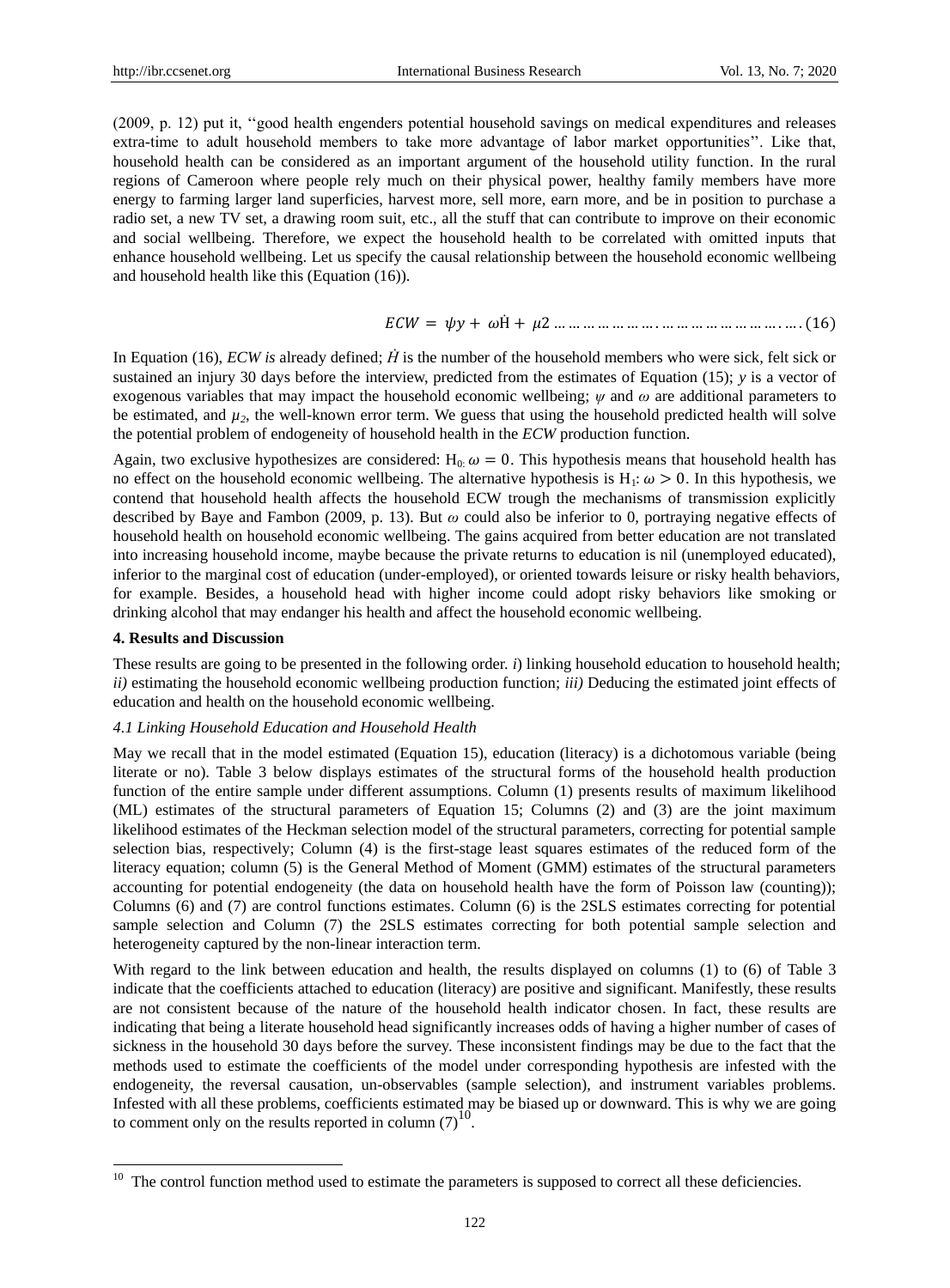| <b>Methods</b>                                                                                                    | <b>ML</b>        | <b>Heckman selection (ML)</b>              |                  | $\overline{\text{IV (GML)}}$          |                        | <b>Control functions</b> |                     |
|-------------------------------------------------------------------------------------------------------------------|------------------|--------------------------------------------|------------------|---------------------------------------|------------------------|--------------------------|---------------------|
|                                                                                                                   | Ĥ                | H reported                                 | H                | Education                             | $\overline{H}$         | H                        |                     |
|                                                                                                                   | $\overline{(1)}$ | (2)                                        | $\overline{(3)}$ | (4)                                   | $\overline{(5)}$       | $(6)$ Linear             | (7) Non linear      |
| <b>Variables</b>                                                                                                  | $0.0164***$      |                                            | $0.0164**$       |                                       |                        | $.1888***$               | $-0.4288***$        |
| Household head's<br>education                                                                                     | (0.0302)         | $\overline{\phantom{a}}$<br>$\overline{a}$ | (0.0054)         | $\bar{\phantom{a}}$<br>$\blacksquare$ | $0.0159**$<br>(0.0035) | (0.0228)                 | (0.0217)            |
| (Literacy)                                                                                                        |                  |                                            |                  |                                       |                        |                          |                     |
| Household head's                                                                                                  | 0.1374           | 0.2699***                                  | 0.1374           | $-0.5463***$                          | $-0.0011$              | $-0.8428*$               | $-0.0355***$        |
| sex $(1 = Male, 1)$                                                                                               | (0.5644)         | (0.6546)                                   | (0.2744)         | (0.7838)                              | (0.0423)               | (0.3666)                 | (0.1203)            |
| Female)                                                                                                           |                  |                                            |                  |                                       |                        |                          |                     |
| <b>Household Size</b>                                                                                             | $0.0345***$      | $0.0588***$                                | $0.3451***$      | $-0.0077$                             | $0.0336***$            | 0.0337                   | $0.077**$           |
|                                                                                                                   | (0.0056)         | (0.0098)                                   | (0.0040)         | (0.0084)                              | (0.0047)               | (0.0248)                 | (0.0106)            |
| Household head's                                                                                                  | 0.0012           | $-0.034**$                                 | 0.0012           | 0.0128                                | 0.0062                 | $-0.0105$                | $-0.0064**$         |
| age                                                                                                               | (0.0081)         | (0.0150)                                   | (0.0042)         | (0.0114)                              | (0.0052)               | (0.0353)                 | (0.013)             |
| Household Head's                                                                                                  | $-2.24e-06*$     | $0.00070*$                                 | $-2.97e-06*$     | $-0.0003*$                            | $-0.00005*$            | 0.0005                   | 0.0001              |
| age squared                                                                                                       | (0.0007)         | (0.00015)                                  | (0.00005)        | (0.0001)                              | (0.0005)               | (0.0003)                 | (0.0001)            |
| Marital status1                                                                                                   | $0.0044**$       | $0.1345**$                                 | $0.0044**$       | $-0.3129$                             | $0.0738***$            | $1.0534**$               | 0.4299              |
|                                                                                                                   | (0.0152)         | (0.0466)                                   | (0.004)          | (0.1508)                              | (0.0475)               | (0.3615)                 | (0.2961)            |
| Marital status2                                                                                                   | $-0.0001$        | $-0.0235***$                               | $-0.0001$        | $-0.1544***$                          | $-0.0052*$             | 0.1191                   | $0.3584**$          |
|                                                                                                                   | (0.0011)         | (0.0052)                                   | (0.00013)        | (0.0803)                              | (0.0030)               | (0.0833)                 | (0.1885)            |
| Marital status3                                                                                                   | $-0.0001**$      | 0.9988***                                  | $-0.0001*$       | $-0.1164$                             | $-0.044**$             | 0.1602                   | 0.4330              |
|                                                                                                                   | (0.0010)         | (0.0376)                                   | (0.0001)         | (0.1164)                              | (0.0475)               | (0.3419)                 | (0.1885)            |
| Identification variables that affect selection and Education but not health                                       |                  | $0.00004***$                               |                  |                                       |                        |                          |                     |
| Distance<br>the<br>to                                                                                             |                  |                                            |                  | 0.0011                                |                        |                          |                     |
| drinking<br>water                                                                                                 |                  | $(3.71^{\circ} - 06)$                      |                  | $(8.71^{\circ} - 06)$                 |                        |                          |                     |
| source<br>Time<br>the<br>to                                                                                       |                  | $0.00002**$                                |                  | $0.00011**$                           |                        |                          |                     |
| drinking<br>water                                                                                                 |                  | $(4.29^{\circ} - 06)$                      |                  | $(3.79^{\circ} - 06)$                 |                        |                          |                     |
| source                                                                                                            |                  |                                            |                  |                                       |                        |                          |                     |
| land<br>Owns<br>the                                                                                               |                  | $-0.0002$                                  |                  | $0.0007***$                           |                        |                          |                     |
| cultivated (yes $=$                                                                                               |                  | (0.0001)                                   |                  | (0.00015)                             |                        |                          |                     |
| 1, 0 otherwise)                                                                                                   |                  |                                            |                  |                                       |                        |                          |                     |
| Type of latrine                                                                                                   |                  | 0.0282                                     |                  | $-0.1006$                             |                        |                          |                     |
| used (improved $=$                                                                                                |                  | (0.0515)                                   |                  | (0.0739)                              |                        |                          |                     |
| 1,0 otherwise)                                                                                                    |                  |                                            |                  |                                       |                        |                          |                     |
| Shares toilets (yes                                                                                               |                  | $0.3813***$                                |                  | $0.6351***$                           |                        |                          |                     |
| $= 1, 0$ otherwise)                                                                                               |                  | (0.0728)                                   |                  | (0.0066)                              |                        |                          |                     |
| Control function variables (account for H effects of un-observables in the error term of the projected endogenous |                  |                                            |                  |                                       |                        |                          |                     |
| variables)                                                                                                        |                  |                                            |                  |                                       |                        |                          |                     |
| <b>HHE</b><br>Predicted                                                                                           |                  |                                            |                  |                                       |                        | $-0.3828**$              | $-0.3964$           |
| residual                                                                                                          |                  |                                            |                  |                                       |                        | (0.1458)                 | (0.1627)            |
| Interaction-HHE                                                                                                   |                  |                                            |                  |                                       |                        |                          | 0.0388              |
| and its residuals                                                                                                 |                  |                                            |                  |                                       |                        |                          | (0.1419)            |
| Inverse of MILLS                                                                                                  |                  | $-6.3427***$                               |                  |                                       |                        | 0.3454                   | 0.4029              |
| Ratio                                                                                                             |                  | (0.0281)                                   |                  |                                       |                        | (0.2275)                 | (0.3680)            |
| Constant                                                                                                          | $-0.0547$        | 1.5059                                     |                  | 0.3645                                | $-0.098$               | 0.2450                   | $0.\overline{2099}$ |
|                                                                                                                   | (0.2110)         | (0.3591)                                   |                  | (0.2720)                              | (0.3729)               | (0.2709)                 | (0.3216)            |
| Number<br>of                                                                                                      | 7502             | 6644                                       |                  | 6645                                  | 3341                   | 3341                     | 3341                |
| <b>Observations</b>                                                                                               |                  |                                            |                  |                                       |                        |                          |                     |
| Censored                                                                                                          |                  | 3282                                       |                  |                                       |                        |                          |                     |
| observations                                                                                                      |                  |                                            |                  |                                       |                        |                          |                     |
| (df;<br>Wald<br>ch2                                                                                               | 43.96            | 232.13                                     |                  | 387.22                                | 447.49                 |                          |                     |
| p-value)                                                                                                          | (8; 0.000)       | (7; 0.000)                                 |                  | (8; 0.000)                            | (4; 0.000)             |                          |                     |
| <b>LR</b><br>test<br>of                                                                                           |                  | 523.50(1; 0.000)                           |                  |                                       |                        |                          |                     |
| independent                                                                                                       |                  |                                            |                  |                                       |                        |                          |                     |
| Equations<br>Chi <sub>2</sub>                                                                                     |                  |                                            |                  |                                       |                        |                          |                     |
| (df; p-value)                                                                                                     |                  |                                            |                  |                                       |                        |                          |                     |
| Test of joint significance of identifying variables/Test of over identifying restrictions/Test all instruments    |                  |                                            |                  |                                       |                        |                          |                     |
| Hansen'                                                                                                           |                  |                                            |                  | 5.473 (4; 0.2420)                     |                        |                          |                     |
| statistics Ch2 (df;                                                                                               |                  |                                            |                  |                                       |                        |                          |                     |
| p-value)                                                                                                          |                  |                                            |                  |                                       |                        |                          |                     |

Source: The authors, using INS (2012) data set, and STATA 9.1 software. \*, \*\*, \*\*\* indicate 1 percent, 5 percent, and 10 percent levels of significance, respectively. ( ) under figures indicate t-ratios.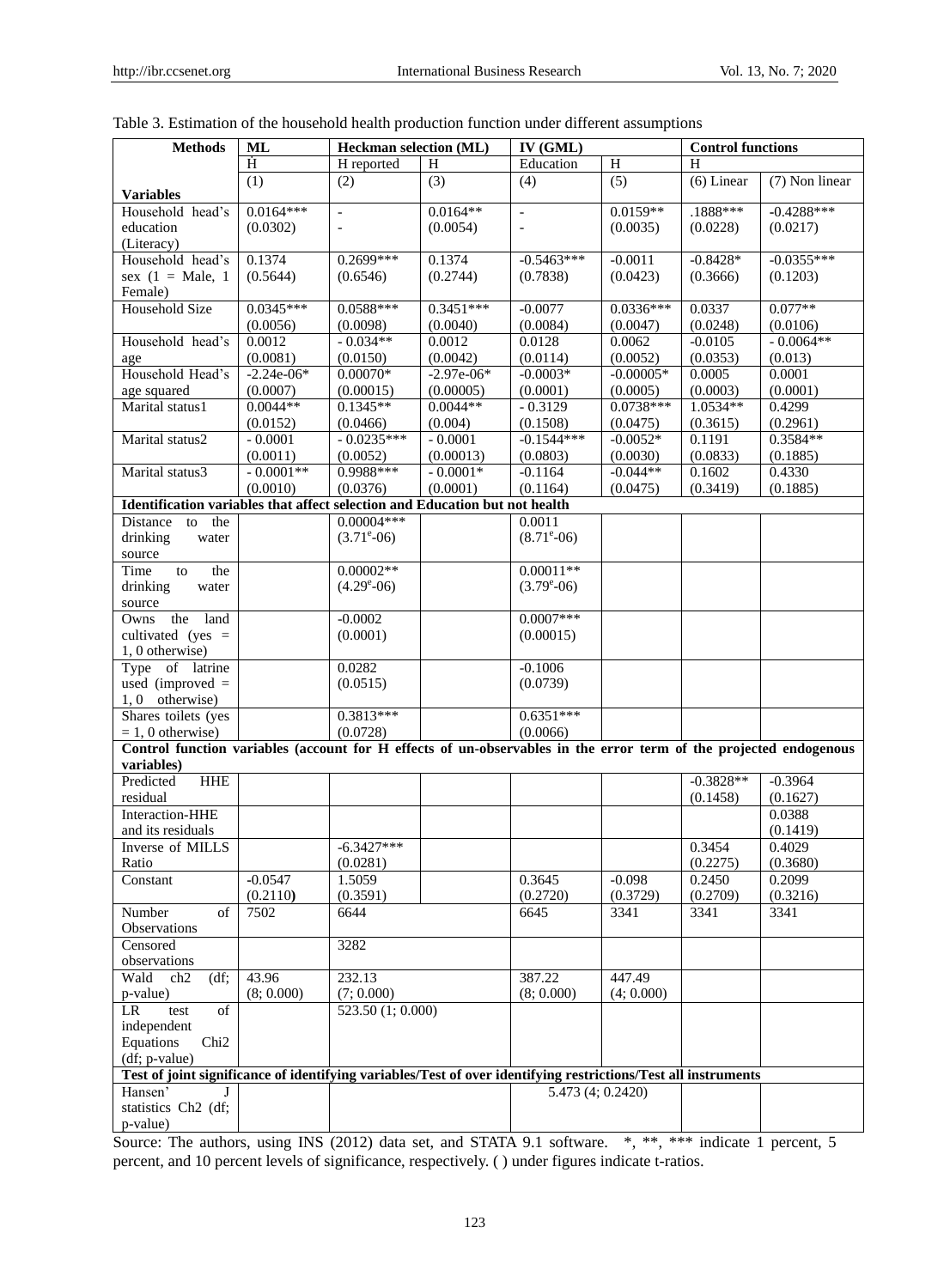Let's notice that the coefficient on literacy in Equation (15), (γ), obtained from the non-linear control function estimates (Column 7), (-0.4288), is negative and significant at 10 percent level (t-ratio =  $0.0217$ ). These results are probably indicating that the spill-over effect of education on health is positive. Increasing the household head"s education capital increases odds that the number of cases of sickness found in the household would diminish, and improve the household health. Likewise, the coefficient associated to the household head"s sex (-0.0355), like the one attached to the household head"s age (-0.0064), are negative and significant at 10 percent and 5 percent levels, respectively. These findings may be indicating that in the households headed by males or by older persons, there are high chances of recording a low number of sick household members. It maybe that, in rural Cameroon, men and mature households" heads seem prompt to adopt more responsible and less risky health behaviors. In fact, they are probably aware of the fact that, given their low living standard, one more case of sickness could be dramatic for the whole family. This subject could be investigated in a future work.

Contrarily, the results coming from the same Table 3 show that household"s size and household"s head marital status2 (being single or divorced) appear to be two other significant health risk factors, since the coefficients attached to those variables are positive and significant. Particularly, there seems to be a tradeoff relation between household health and household size in rural Cameroon. In effect, preliminary data presented in the introduction of this study, tended to show that poverty has been gaining ground in rural Cameroun since 2001. In this context, it is not easy for poor rural households" heads to purchase enough health inputs in order to effectively take care of their large household members" health. Now, it is in the rural regions of Cameroon that household size is the highest and the living conditions toughest (INS, 2015b).

Results reported on Table 3 (Column 7), seem consistent. In particular, the complementary hypothesis is validated given the negative sign of γ. Thus, the illiterate rural dwellers could see their health be improved through not only education, but also through other channels that are not integrated into the non-linear control function estimated in column (7) of Table 3. Among these channels could be improved sanitation equipment and potable water source, quality housing, access to quality health facilities, better roads. Likewise, household head"s sex and age could significantly contribute to improving the households" health as already noticed.

The Wald, LR, and Hansen tests results seem to indicate that our results are robust. In particular, all the Wald and LR tests statistics are significant. Furthermore, the constant of the non-linear health control function is not significant. In short, our findings corroborate those found in previous studies carried out namely by Baye and Fambon (2010), Zheng (2016), etc., and contradict those found recently by Heckman et al; (2016), Malamud et al; (2018), etc. Then, it seems that, in rural Cameroon, taken alone, household education will not necessary be enough to promote or foster the households" health.

| <b>Independent variables</b>                     | Dependent variable: Household economic wellbeing (ECW) |
|--------------------------------------------------|--------------------------------------------------------|
| Predicted household health from control function | $-9.36e-16**$                                          |
|                                                  | $(4.38e-16)$                                           |
| Household head's education1                      | $-0.0696$                                              |
|                                                  | (0.1746)                                               |
| Household head's education2                      | $0.0169***$                                            |
|                                                  | (0.0197)                                               |
| Household head's education3                      | $0.0648***$                                            |
|                                                  | (0.0248)                                               |
| Household head's education4                      | $0.2309***$                                            |
|                                                  | (0.0360)                                               |
| Household head's sex                             | $0.0127**$                                             |
|                                                  | (0.0017)                                               |
| Household size                                   | $0.0077*$                                              |
|                                                  | (0.0003)                                               |
| Constant                                         | 11.6415***                                             |
|                                                  | (0.0197)                                               |
| Number of observations                           | 5,744                                                  |
| Fischer statistics (degree freedom, p-value)     | 237.67 (7; 0.000)                                      |
| R squared                                        | 0.22226                                                |
| Adjusted R squared                               | 0.2217                                                 |
| Roots MSE                                        | 0.40714                                                |

Table 4. Estimation of the household economic well-being production function (OLS)

Source: The authors, using INS (2012) data set, and Stat 9.1 software. \*, \*\*, and \*\*\* indicate 1 percent, 5 percent, and 10 percent significance levels, respectively. ( ) under figures indicate standard deviation.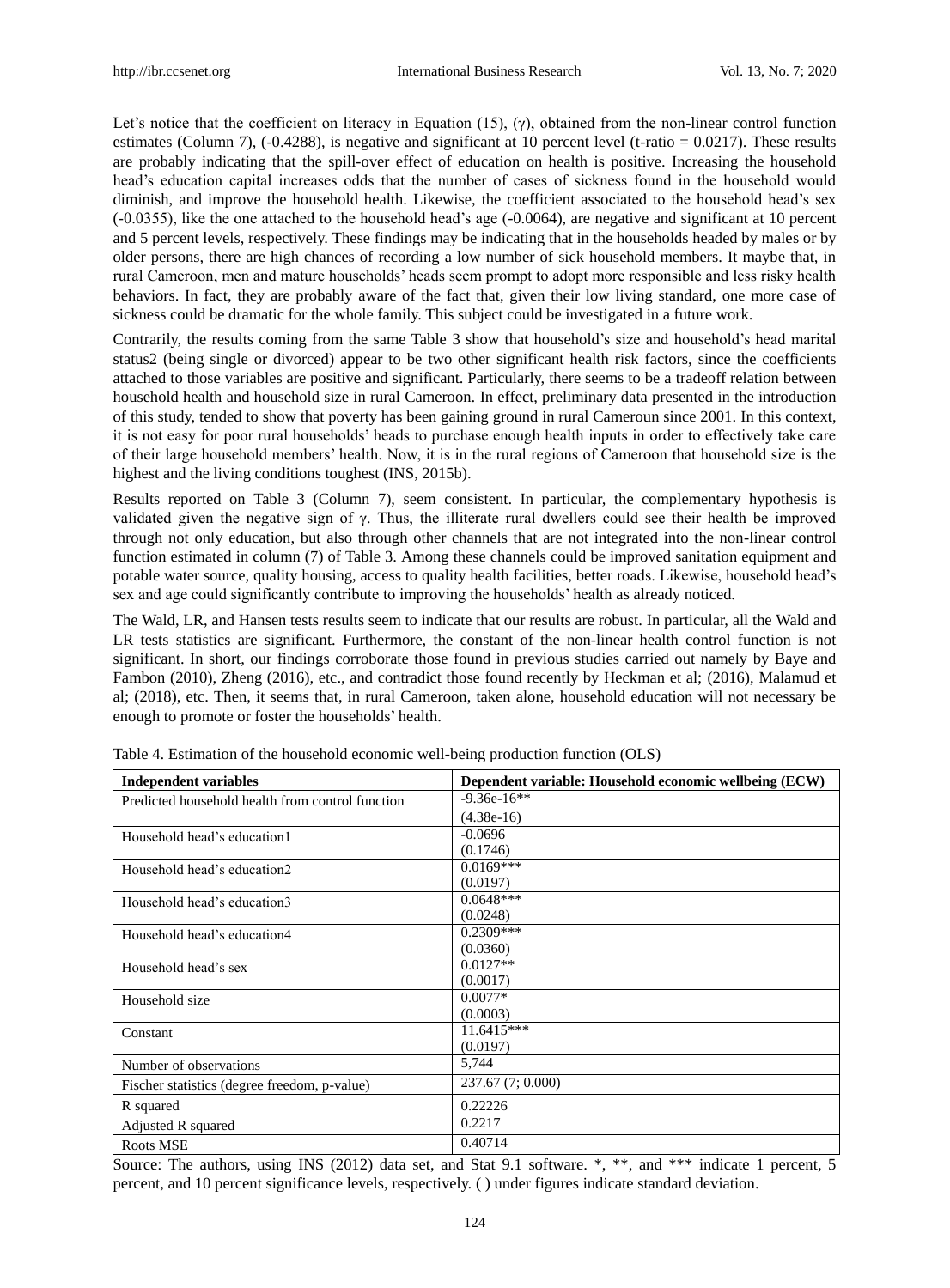## *4.2 Estimates of the Household Economic Wellbeing Production Function*

Table 4 presents the household economic wellbeing production function estimates. Contrary to the definition of education adopted previously (literacy), education refers to the level of school attended by the household head (defined in Table 1). Information coming from Table 4 show that coefficients associated with the right hand side variables are significant, except for the variable "household head's education1" (the household has never enrolled in any education level). These results seem to indicate that uneducated households" heads may find it more difficult to improve the economic wellbeing of their members, than educated households" heads.

More interestingly, it seems that the higher the household head"s education level, the higher the household economic wellbeing. In fact, the coefficient associated with ""higher education"" is higher than the triple of that associated with that of the ""secondary high education"", for instance. These results tend to challenge those found in the literature, namely by Psacharopoulos (1994) and Pritchett (1996). Our findings seem consistent in the context of Cameroon, a country where salaries, specifically in the public sector, are determined according to the education level, and the salaried employees conditions are better than those of independent workers mostly found in the informal sector.

## *4.3 Joint Effects of Education and Health on Economic Wellbeing*

Let's come back to the results reported on Table 4. Before diving into the Table, let's recall here that we are using predicted household health  $(\hat{H})$  instead of observed household health  $(H)$  in order to resolve the potential endogeneity of household health in the household economic wellbeing function. The coefficient attached to the predicted health from control function is negative and significant. This means that, like in the household health production function, the economic wellbeing may be improved with a relative weak level of the household head's education. Anyhow, our results may be indicating that health and education seem not to be perfectly substitutable in the household utility function.

In effect, being educated specially in the Cameroonian context, is not a necessary and sufficient condition of better individual or family wellbeing. An individual holding a high degree may not find a rewarding job in terms of high salary; he may simply be unemployed and be living at the family"s expenses who may have spent a huge bundle of resources for his education. The family or household wellbeing will deteriorate more, particularly in the case where the graduated and unemployed individual is taken ill. To sum up, it seems logic and consistent to strongly contend that education has to be combined with many other inputs, of which health, to yield useful output in terms of economic wellbeing.

## **5. Conclusion**

At the beginning of this paper, our objective was three-fold: *(i)* establishing a link between household education and household health, *(ii)* linking household education to household standard of living, and (*iii*) deducing the estimates of the combined effect of education and health on the household economic wellbeing. A structural model of household health demand for rural Cameroon has been estimated using data coming from the 2011 Health and demographic Survey (HDS). Household health was captured by the number of the household members who felt sick, were sick or sustained an injury 30 days before the survey. Two alternative measures of education was utilized, literacy and school attendance. A series of econometric estimation methods were used and the non-linear control function approach appeared to be the most appropriate since it purges the structural parameters of endogeneity, non-randomness of sample selection, and un-observed factors, concurrently.

In fact, empirical results show that using the likelihood, the generalized maximum or the linear control function estimation methods yields un-expected results that household head"s education has a negative effect on household health. Thus, the non-linear control function method has been privileged and the results reached at seem consistent with those generally found in the literature on the complementary hypothesis. This finding may be suggesting that an educated household head will earn high salary, be in the position of buying more health and non-health inputs, and effectively caring on the rest of the household members" health.

The non-linear control function method yielded also some results indicating that the household size and being a widow could be two household health risks factors, even with a literate or educated household head. One guess here that the family health may be depending on factors beyond the control of the household head. In rural areas of Cameroon, the negative impact of factors such as poor roads, rare or poor equipped health facilities, absence of specialized physicians, and the like, may overtake the impact of education on health.

As for the effect of education on economic wellbeing, our findings seem to be in contradiction with some results found in the literature, namely by (Psacharopoulos, 1994; Pritchett, 1996). In fact, our results tend to show that the household economic wellbeing grows with the household head"s education. In other words, education seems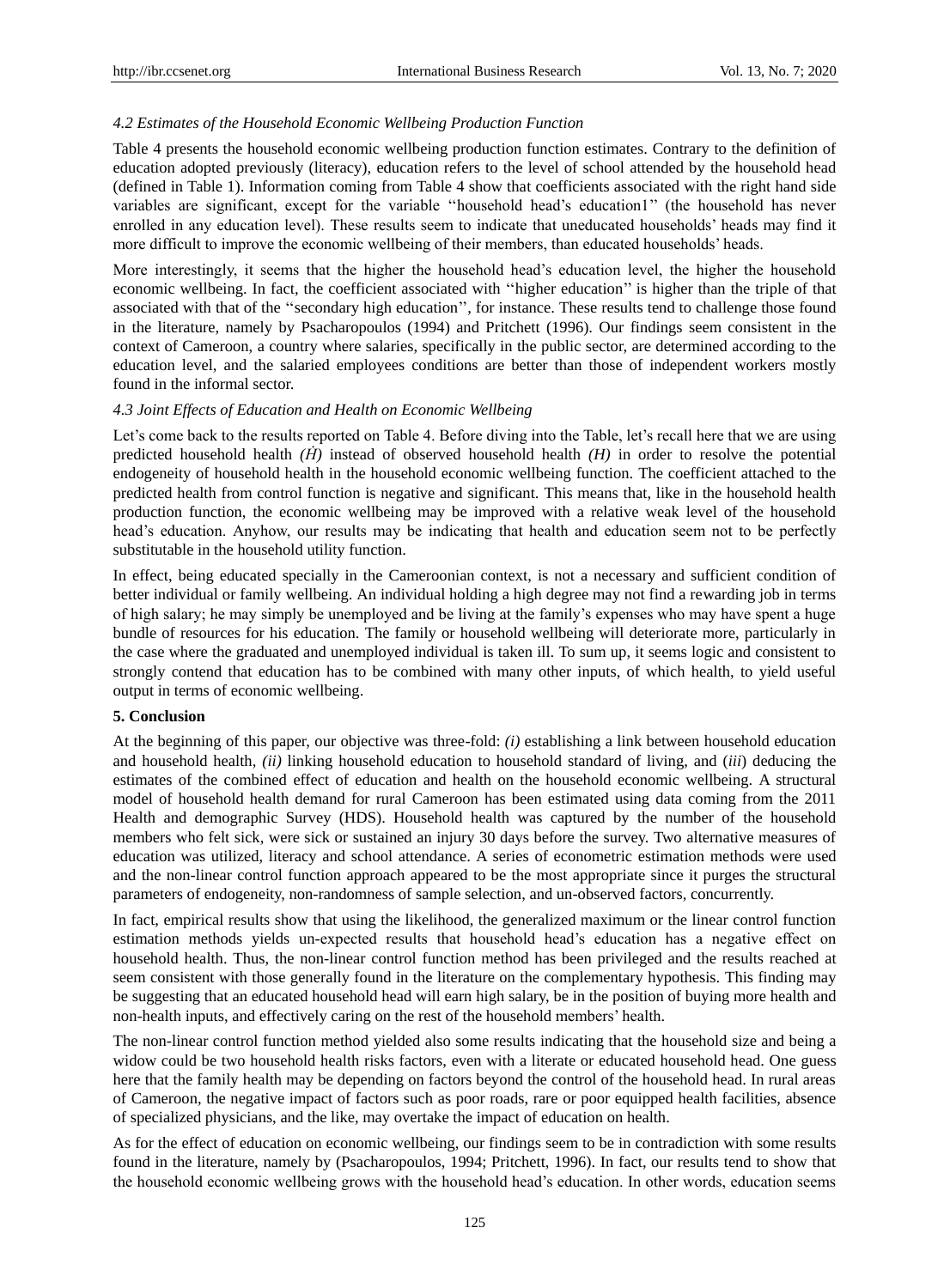to exert a significant and positive influence on the household standard of living captured by the economic wellbeing index. The interaction of education and health appears to be negative, confirming the complementary hypothesis.

With regard to our findings, one may contend that consistent education policies may not be enough to improve the households" health. Furthermore, having quality education and health systems have to be complemented with other sound public polices in order to attain the objective of improving the households" social and economic wellbeing in rural Cameroon.

# **References**

- Adams, S. J. (2002). Education attainment and health: Evidence from a sample of older adults. *Education Economics*, *10*(1), 97-109. https://doi.org/10.1080/09645290110110227
- African Development Bank (ADB). (2019). *African statistical yearbook 2019*, ECA Printing and Publishing Unit, Addis Ababa, Ethiopia.
- Ajakaiye, O., & Mwabu, G. (2007, October). *The demand for reproductive health services: An application of control function approach*, Paper Presented in the Reproductive Health, Economic Growth and Poverty Reduction Capacity Building Workshop, Organized by AERC, in Abuja, Nigeria.
- Ali, H. A., & Grabowski, R. (1990). Education and child mortality in Egypt. *World Development*, *18*(5), 733-742. https://doi.org/10.1016/0305-750X (90)90021-O
- American Public Health Association (APHA). (2018). *School-based health centers: Improving health, well-Being, and educational success*. The School-Based Health Center Brief, February, 8 pages.
- Anttila-Hughes, J. K., Lia C. H., Fernald, P. J., Gertler, K. P., & Wydick, B. (2018). *Mortality from Nestlé's marketing of infant formula in low and middle-income countries*. NBER Working Paper No. 24452, Massachusetts, Cambridge. https://doi.org/10.3386/w24452
- Arkes, J. (2003). *Does schooling improve adult health*? RAD Working Paper, Santa Monica. CA.
- Aslam, M., & Kingdon, G. (2010). *Parental education and child health–understanding the pathways of impact in Pakistan*. CSAE Working Papers 2010-16, 42 pages.
- Barrow, L., & Malamud, O. (2015). Is college a worthwhile investment? *The Annual Review of economics*, *7,*  519-555. https://doi.org/10.1146/annurev-economics-080614-115510
- Baye, M. F., & Fambon, S. (2009, March). *Linking parental education, child health and standard of living in*  Cameroon, Paper presented at the CSAE Conference, at St Catherine's College, Oxford.
- Baye, F. M., & Fambon, S. (2010). Parental literacy and child health production in Cameroon. *African Journal of Economic Policy*, *17*(2), 99-130.
- Behrman, J. R. (1996). Impact of health and nutrition on education. *The World Bank Research Observer, 11*(1), February, 23-37. https://doi.org/10.1093/wbro/11.1.23
- Bleakly, A., Costa, D., & Lleras-Muney, A. (2013). *Health, education and income in the United States, 1820 – 2000*. NBER working paper 19162, NBER, Massachusetts, Cambridge. [https://doi.org/10.3386/w19162](about:blank)
- Bukles, K., Hagemann A., Malamud, O., Morrill, M. S., & Wozniak, A. K. (2013). *The effect of college education on health*. NBER Working Paper No. 1922, NBER, Massachusetts, Cambridge, July.
- Card, D. (2001). Estimating the return to birthweight. *Review of Economics and Statistics*, *86*(2), 586-601. [https://doi.org/10.1162/003465304323031139](about:blank)
- Cesur, R., Dursun, B., & Mocan, N. (2014). *The impact of education on health and health behavior in a middle-income, low education country*. NBER, Working Paper 20764, Massachusetts, Cambridge. [https://doi.org/10.3386/w20764](about:blank)
- Clark, D., & Royer, H. (2010). *The effect of education on adult health and mortality: Evidence from Britain*. NBER Working Paper 16013, Massachusetts Avenue, Cambridge. [https://doi.org/10.3386/w16013](about:blank)
- Conti, G., Heckman, J., & Urzua, S., (2010). The education-health gradient. *American Economic Review: Papers & Proceedings*, (100), May, 234-238. [https://doi.org/10.1257/aer.100.2.234](about:blank)
- Corman, H., N. E. Dave, N. E., & Reichman, N. E. (2017). *Evolution of the infant health production function*. NBER Working Paper 24131, December, Massachusetts Avenue, Cambridge. [https://doi.org/10.3386/w24131](about:blank)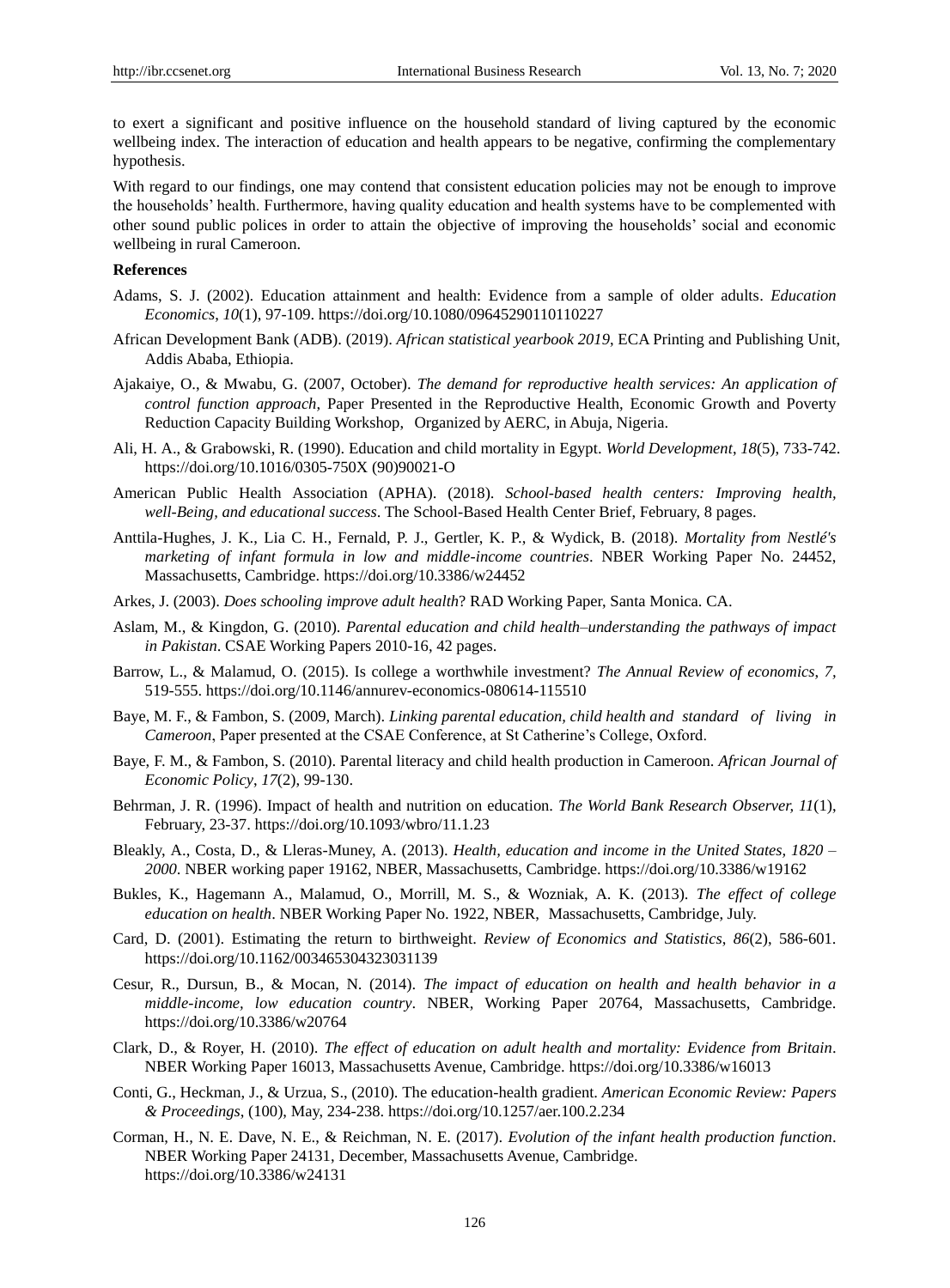- Culyer, A. J., & Newhouse, J. (Eds.). (2000). *Handbook of health economics*, Vol. 1A and 1B. Amsterdam: North Holland. [https://doi.org/10.1016/S1574-0064\(00\)80028-1](about:blank)
- Curtler, M. D., & Lleras-Muney, A. (2006). *Education and health: Evaluating theories and evidence*. NBER Working Paper 12352, Massachusetts, Cambridge[. https://doi.org/10.3386/w12352](about:blank)
- David, M. C., & Adriana, L. M. (2010a). Understanding differences in health behaviors by education. *Journal of Health Economics*, *29*(1), 29-38[. https://doi.org/10.1016/j.jhealeco.2009.10.003](about:blank)
- David, M. C., & Adriana, L. M. (2010b). The education gradient in old age disability. In David Wise (Ed.), *Research Findings in the Economic of Aging*, Chicago: University of Chicago Press: 101-120. [https://doi.org/10.7208/chicago/9780226903088.003.0005](about:blank)
- David, M. C., & Adriana, L. M. (2012). *Education and health: Insights from International Comparison*. NBER Working Paper 17738, Massachusetts, Cambridge[. https://doi.org/10.3386/w17738](about:blank)
- Doepke, M., Sorrenti, G., & Zilibotti, F. (2019). *Economics of parenting*. Working Paper 25533, National Bureau of Economic Research 1050, Massachusetts Avenue, Cambridge, MA 02138. [https://doi.org/10.3386/w25533](about:blank)
- Gan, L., & Gong, G. (2007). *Estimating interdependence between health and education in a dynamic model*, NBER Working Paper 19162, Massachusetts, Cambridge[. https://doi.org/10.3386/w12830](about:blank)
- Garen, P. (1984). The returns to schooling: A selectivity bias approach with continuous choice variable, *Econometrica*, *52*(5), 1199-1218[. https://doi.org/10.2307/1910996](about:blank)
- Grossman, M. (1982). The demand for health after a decade, *Journal of Health Economics*, *1,* 1-3. [https://doi.org/10.1016/0167-6296\(82\)90018-2](about:blank)
- Michael, G. (2005). *Education and non-market outcomes*. NBER Working Paper 11582, Massachusetts, Cambridge. [https://doi.org/10.3386/w11582](about:blank)
- Michael, G. (2008). The relationship between health and schooling: Presidential address. *Eastern Economic Journal*, *34*(3), 281- 292[. https://doi.org/10.1057/eej.2008.13](about:blank)
- Michael, G., & Joyce, T. J. (1990). Un-observables, pregnancy resolutions, and birth weight production function in New York City. *Journal of Political Economy*, *98*(5), 983-1007. [https://doi.org/10.1086/261716](about:blank)
- Handa, S. (1999). Maternal education and child height. *Economic Development and Cultural Change*, *47*(2), 421-439. [https://doi.org/10.1086/452408](about:blank)
- Hansen, L. (1982). Large sample properties of generalized method of moments estimators. *Econometrica*, *50*(3), 1029-1054. [https://doi.org/10.2307/1912775](about:blank)
- Heckman, J. J. (1976). The common structure of statistical models of truncation, sample selection, and limited dependent variables and simple estimator for such models. *Annals of Economic and Social Measurement*, *5,*  475-92.
- Heckman, J. J. (1979). Sample selection bias as a specification error. *Econometrica*, *47*(1), 153-162. [https://doi.org/10.2307/1912352](about:blank)
- Heckman, J. J., Humphries, J. E., Veramendi, G., & Urzúa, S. (2014). *Education, health and wages*. NBER Working Papers 19971, Massachusetts, Cambridge. [https://doi.org/10.3386/w19971](about:blank)
- Heckman, J. J., Humphries, J. E., & Veramendi, G. (2016). *Returns to education: The causal effects of education on earning, health and smoking*, Iza Discussion Paper No. 9957, May, 66 pages. [https://doi.org/10.3386/w22291](about:blank)
- Heller, P. S. (1982). A model of the demand for medical and health services in Peninsular Malaysia, *Social Science and Medicine*, *16,* 267-284. [https://doi.org/10.1016/0277-9536\(82\)90337-9](about:blank)
- Huang, W. (2015). *Understanding the effects of education on health: Evidence from China*. IZA Discussion Paper No. 9225. Harvard University.
- International Monetary Fund. (2014). *World Economic Outlook*.
- Institut National de la Statistique (INS). (2012). *Enquête démographique et de santé et à indicateurs multiples (EDS-MICS)*.
- Institut National de la Statistique. (2015a). *Enquête par grappes à indicateurs multiples (MICS5) 2014*. Yaoundé, Cameroun, Institut National de la Statistique.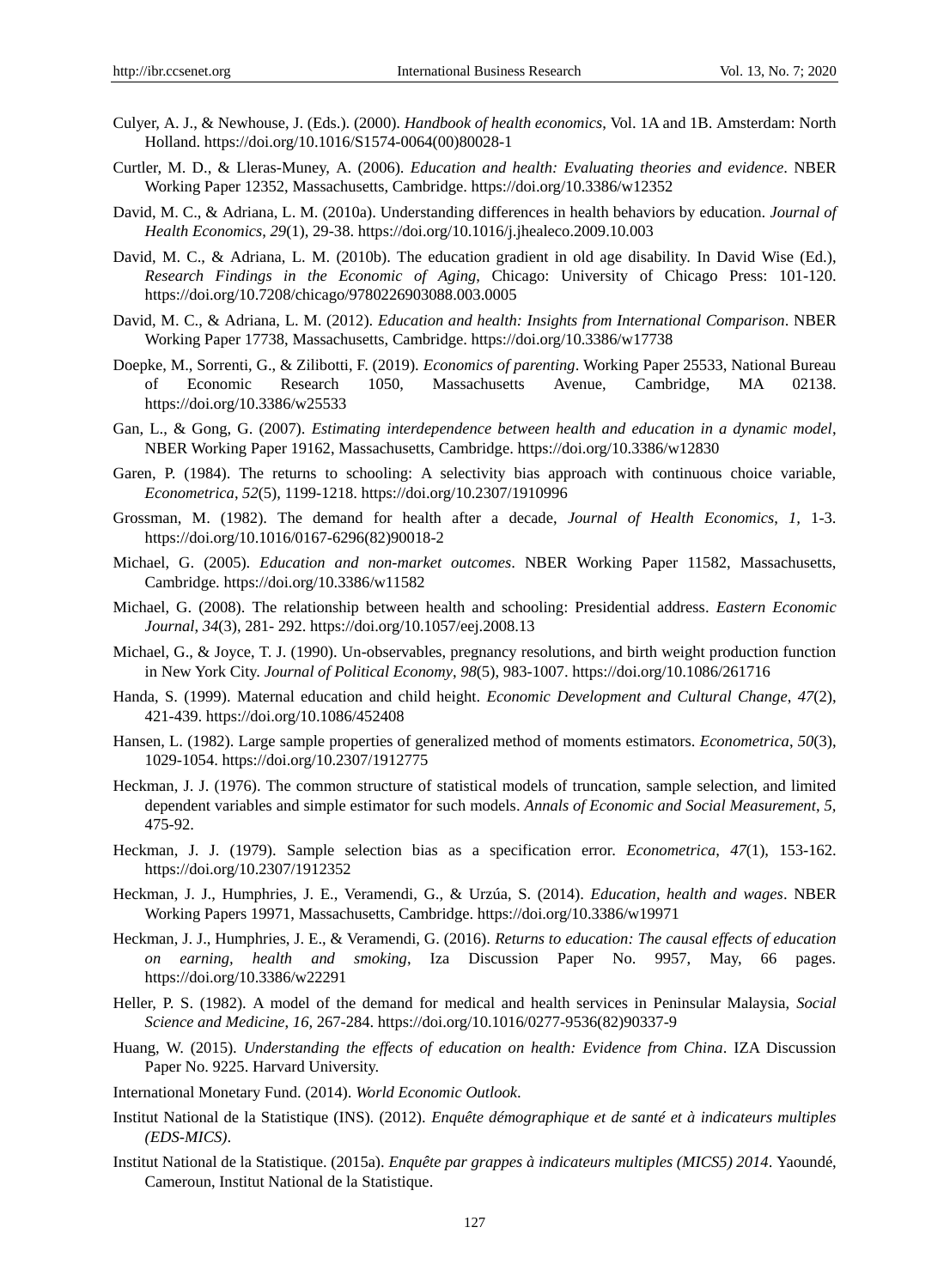- Institut National de la Statistique. (2015b). *Enquête camerounaise auprès des ménages (ECAM4) 2014.* Rapport final, Yaoundé, Cameroun, Institut National de la Statistique.
- Joyce, T. J. (1994). Self-selection, prenatal care, and birth weight among Blacks, Whites, and Hispanics in New York City, *Journal of Human Resources*, *29*(3), 947-87. [https://doi.org/10.2307/146252](about:blank)
- Lleras-Muney, A. (2005). The relationship between education and adult mortality in the United States, *Review of Economic Studies*, *72*(1), 189-221. [https://doi.org/10.1111/0034-6527.00329](about:blank)
- Malamud, O., Mitrut, A., & Pop-Eleches, C. (2018). *The effect of education on mortality and health: Evidence from a schooling expansion in Romania*. NBER Working paper 24341, Massachusetts, Cambridge. [https://doi.org/10.3386/w24341](about:blank)
- Meghir, C., Palme, M., & Simeonova, E. (2013). *Education, cognition and health: Evidence from social experiment*. NBER Working Paper 19002, Massachusetts, Cambridge. [https://doi.org/10.3386/w19002](about:blank)
- Ministère de l"Eau et de l"Energie (MINEE). (2013). "*Etude sur la stratégie d'assainissement en milieu rural*". Yaoundé, Cameroun, MINEE.
- Ministère de la santé publique (MINSANTE. (2018). *Plan national de développement sanitaire (PNDS) 2016 – 2010*. Yaoundé, Cameroun, MINSANTE.
- Mwabu, G. (2009). The production of child health in Kenya: A structural model of birth weight. *Journal of African Economies*, *18*(2), 212-286. [https://doi.org/10.1093/jae/ejn013](about:blank)
- Ogunleye, E. K., & Eris, B. (2008). A human capital and economic growth: Comparative analysis of the impact of knowledge and health on economic growth in Nigeria and Turkey. *The Journal of Knowledge Economy & Knowledge Management*, *3,* Spring, 109-126.
- Pritchett, L. (1996). *Where has all the education gone*? World Bank Policy Research Working Paper, 1581, World Bank, Washington DC.
- Psacharopoulos, G. (1994). Returns to investment in education: A global update. *World Development*, *22*(9), 1325-1343. [https://doi.org/10.1016/0305-750X\(94\)90007-8](about:blank)
- Robert Wood Johnson Foundation, Health Policy Snapshot. (2013). Why does education matter so much to health? *Issue Brief*, March.
- Rosenzweig, M. R., & Schultz, T. P. (1989). Schooling, information and nonmarket productivity: Contraceptive use and its effectiveness. *International Economic Review*, *30*(2), 457-77. https://doi.org/10.2307/2526657
- Rosenzweig, M. R., & Zhang, J. (2006). *Do population control policies induce more human capital? Twins, birthweight, and China's 'one child policy'*. Discussion Paper, Economic Growth Centre, Yale University.
- Strauss, J., & Thomas, D. (1998). Health, nutrition, and economic development. *Journal of Economic Literature*, *36*(2), June, 766-817.
- Tambi, M. D., Njong, A. M., & Baye, F. M. (2014). Linking child health, maternal labor force participation and household asset endowments in Cameroon: What the people say. *Russian Journal of Agricultural and Socio-Economic Sciences*, *10*(3), 3-17. [https://doi.org/10.18551/rjoas.2014-10.01](about:blank)
- United Nations. (2019). *The sustainable development goals report 2019*, United Nations, New York.
- Walker, S. P., Chang, S. M., Powell, C. A., & Grantham-McGregor, S. M. (2005). Effects of early childhood psychosocial stimulation and nutritional supplementation on cognition and education in growth-stunted Jamaican children: prospective cohort study. *Lancet*, *366*(9499), 1804-7. [https://doi.org/10.1016/S0140-6736\(05\)67574-5](about:blank)
- Woodridge, J. M. (1997). On two stage least squares estimation of the average treatment effect in a random coefficient model, *Economic Letters*, *56,* 129-133[. https://doi.org/10.1016/S0165-1765\(97\)81890-3](about:blank)
- Woodridge, J. M. (2002). *Econometric analysis of cross section and panel data*. The MIT Press, Cambridge, Massachusetts, London, England.
- Woolf, S. H., Aron, L., Dubay, L., Simon, S. H., Zimmerman, E., & Luk, K. X. (2015). *How are income and wealth linked to health and longevity*? Income and Health Initiative: Brief one, Center on Society and Health, Urban Institute and Virginia Commonwealth University, 22 pages.
- World Bank. (2017). *World development indicators 2017*. The World Bank, Washington.
- World Health Organization (WHO). (2001). *World health report 2001*. World Health Organization, Geneva.